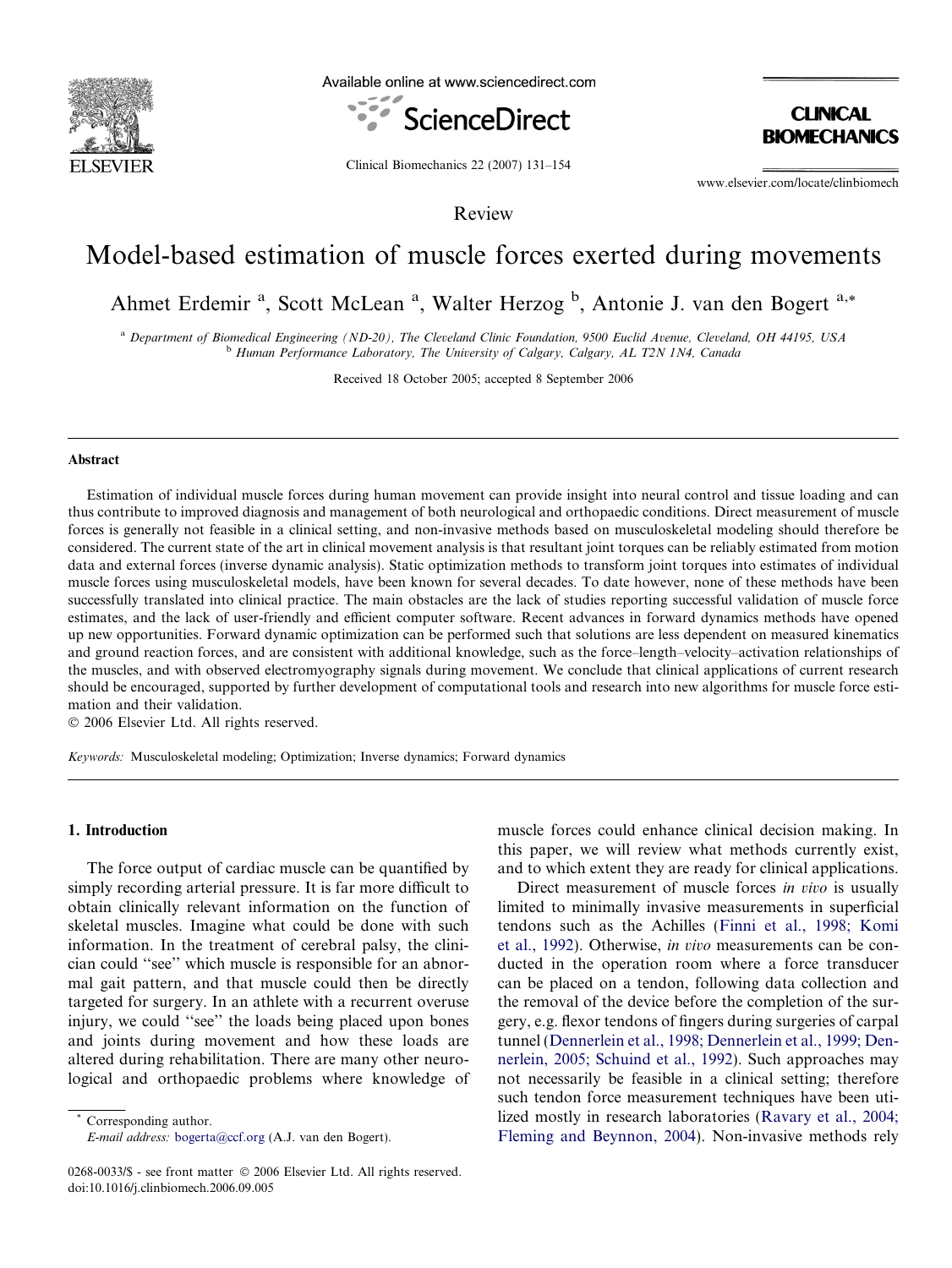<span id="page-1-0"></span>on the basic principle that muscles produce skeletal movement and ground reaction forces. Clearly, none of these observable variables provides information on any single muscle. Instead, a technique known as inverse dynamic analysis has been developed, based on computational modeling of the dynamics of linked body segments. The analysis produces estimates of joint torques, each of which represents the resultant action of all muscles crossing a joint. While inverse dynamic analysis has become a routine tool in clinical gait analysis ([Vaughan et al., 1992; Winter,](#page-22-0) [2005\)](#page-22-0), muscles are not represented and the approach provides no information on muscular load sharing, agonist–antagonist activity, energy transfer between joints via biarticular muscles, and dynamic coupling ([van den Bogert,](#page-22-0) [1994; Zajac et al., 2002](#page-22-0)). Electromyograpy (EMG) data can support a clinical inverse dynamic analysis to more effectively interpret joint torques, but there are no estimates of individual muscle forces [\(Zajac et al., 2003\)](#page-23-0).

Actual estimates of muscle forces can only be obtained with computational models in which the skeleton and muscles are both represented. Implemented in a variety of forms, musculoskeletal models have been used in conjunction with non-invasive measurements to obtain individual muscle forces during a number of movement tasks. Within the current article, we have attempted to critically evaluate those studies that have combined musculoskeletal models, optimization methods and movement data to estimate individual muscle forces. A review of literature is first provided with the necessary methodological background, followed by the applications of the various techniques with a discussion of limitations. Novel strategies that attempt to improve understanding of muscle function are also presented. We will conclude with recommendations, for clinical applications and for further research that may increase the applicability and validity of these techniques in clinical practice.

#### 2. Musculoskeletal dynamics

Dynamic human motion is achieved via activation of the muscles, which subsequently produce force and in turn, move the joints in a controlled fashion to accomplish the predetermined task requirements. Quite often, these tasks are also required to take place against the action of external forces. The outcome of this entire process largely depends on the force-generation properties of the muscles, the anatomical features of the skeletal system (e.g. anthropometric properties, muscle paths) and the underlying neuronal control system. It is thus critical to understand the coupling between these mechanisms if one wishes to examine the success and applicability of various muscle force estimation techniques. A brief explanation on modeling these various components is thus presented below.

## 2.1. Equations of motion

For illustrative purposes, we will consider a musculoskeletal system where the kinematic degrees of freedom (DoF) are a set of *n* joint angles *q*. The relationship between movement and muscle forces in a musculoskeletal model (Fig. 1A) can be expressed in matrix form by Eq. (1) [\(Pandy, 2001](#page-21-0)).

$$
M(q)\ddot{q} + C(q, \dot{q}) + G(q) + R(q)F_{\text{MT}} + E = 0, \tag{1}
$$

where  $M(q)$  is the system mass matrix  $(n \times n)$ ;  $C(q, \dot{q})$  is the centrifugal and coriolis loading  $(n \times 1)$ ;  $G(q)$  is the gravitational loading  $(n \times 1)$ ; and E represents external forces.  $R(q)F_{\text{MT}}$  represents muscular joint torques  $(n \times 1)$ , where  $R(q)$  is the matrix of muscular moment arms  $(n \times m)$  and  $F_{\text{MT}}$  are the muscle forces ( $m \times 1$ , m: number of muscles).

The system is usually redundant, with the number of unknown muscle forces exceeding the number of equations  $(m > n)$ . In order to estimate muscle forces therefore, one must either reduce *m* by combining muscles ([Pierrynowski](#page-22-0) [and Morrison, 1985\)](#page-22-0); or use a methodology relying on optimization principles (described below). In its simplest form, the reduction approach converges to the standard gait analysis protocol where the muscular torque at each joint is calculated from movement data and the ground reaction forces ([Otten, 2003;](#page-21-0) Fig. 1B). In that case, the generalized system equations reduce to allow one-to-one correspondence between degrees of freedoms and muscular loading:

$$
M(q)\ddot{q} + C(q, \dot{q}) + G(q) + T_{\text{MT}} + E = 0, \tag{2}
$$

where  $T_{\text{MT}}$  are the muscular joint torques ( $n \times 1$ ) which are equal to  $R(q)F_{\text{MT}}$ .

## 2.2. Muscle–skeleton coupling

The origin and insertion sites of the muscles of interest define the associated moment arms at the joints that they span. This moment arm, multiplied by the force generated



Fig. 1. (A) A musculoskeletal model of the lower extremity utilized in forward dynamics solutions. Muscle forces generate the movement of the hip, knee, and ankle joints. (B) A joint torque-driven model of the lower extremity commonly used for inverse dynamics analysis of gait data. Lower extremity was simply illustrated as an example; similar models exist for upper extremities and other body segments.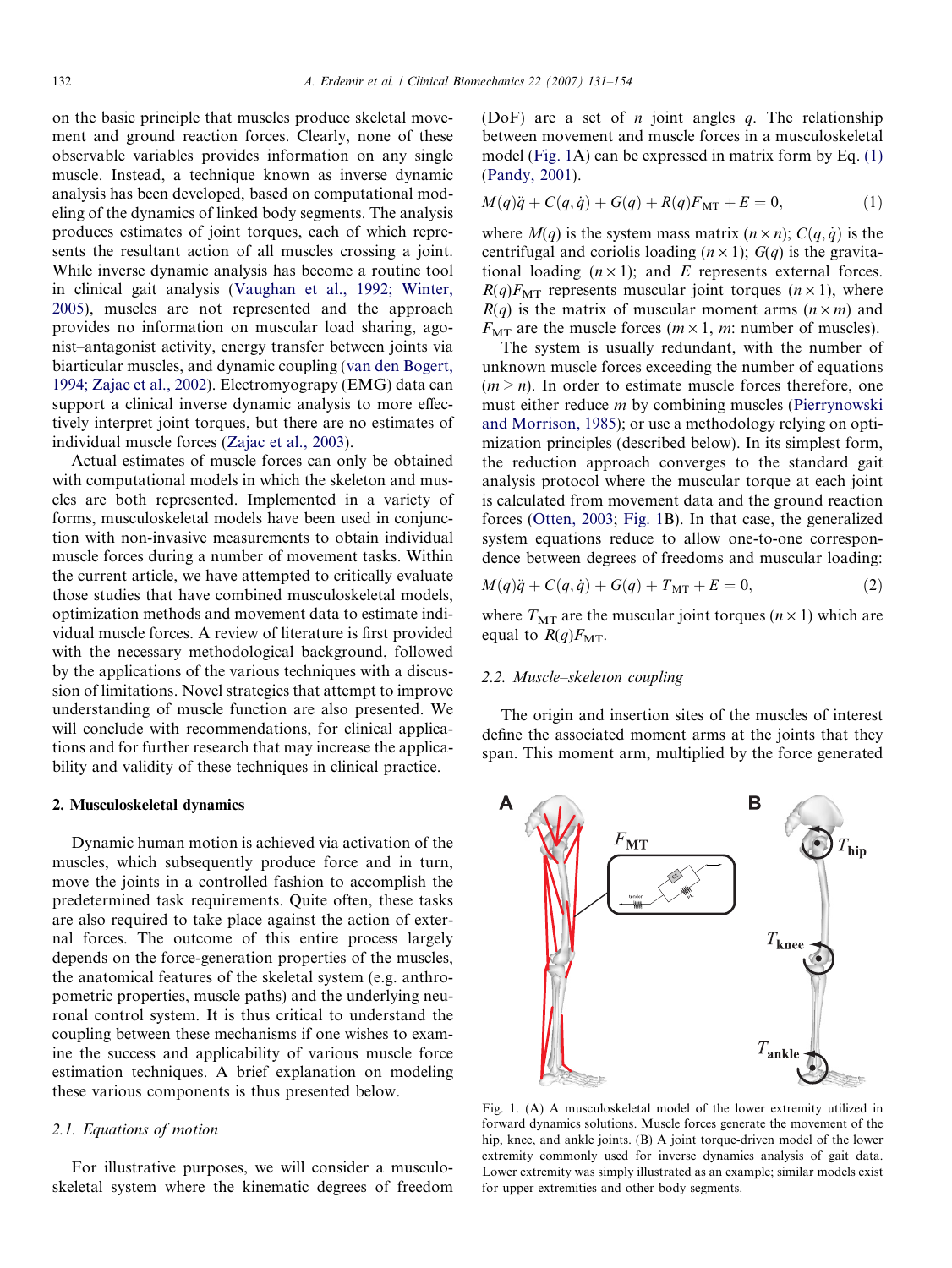<span id="page-2-0"></span>by the muscle, is the magnitude of the muscle force contribution to the resultant joint torque which generates joint rotation. Moment arms are classically defined as the distance between a muscle's line of action and the joint's axis of rotation. As indicated in Eq. [\(1\)](#page-1-0), this distance may be joint angle dependent.

A more general definition of moment arms is provided using the principle of virtual work (e.g., [An et al.](#page-19-0) [\(1984b\)\)](#page-19-0). If  $R_{ii}(q)$  for example, is the moment arm of muscle *i* with respect to joint axis *i*, the following equation holds:

$$
R_{ij}(q) = -\frac{\partial L_j(q)}{\partial q_i},\tag{3}
$$

where  $L_i(q)$  is the origin–insertion length of muscle j as a function of all joint angles q. Considering this relationship, a musculoskeletal model that is used for estimating muscle forces must necessarily incorporate accurate and anatomical descriptions of the muscle insertions and the three-dimensional path of the muscle relative to the moving skeleton [\(Delp and Loan, 1995; Herzog, 1992\)](#page-20-0).

#### 2.3. Muscle modeling

The magnitude of the muscle force depends on its activation level (from the activation dynamics, Eq. (4a)) as well as its force-generation properties defined by force–fiber length and force–fiber velocity relationships (Eq. (4b), Fig. 2). Also important are the properties of the tendon, which is serially attached to the muscle and completes the musculotendon unit ([Zajac, 1989\)](#page-23-0). [Zajac \(1989\)](#page-23-0) presented the widely known Hill-type muscle model in a generic fashion as two differential equations:

$$
\dot{a} = f_1(u, a),\tag{4a}
$$

$$
\dot{l}_{\mathbf{M}} = f_2(l_{\mathbf{M}}, l_{\mathbf{M} \mathbf{T}}, a),\tag{4b}
$$

where  $u$  is the muscle excitation and  $a$  is the muscle activation.  $l_M$  is the muscle fiber length and  $l_{MT}$  is the musculotendon unit length. Muscle force  $(F_{\text{MT}})$  is the by-product of the solution of these dynamic equations. It is common practice to represent any musculotendon unit by defining the following model parameters: maximum isometric force  $(F_0)$ , optimal fiber length  $(l_M^0)$ , maximum shortening velocity ( $v<sub>S</sub>$ ), tendon slack length ( $l<sub>TS</sub>$ ) and pennation angle ( $\alpha$ ) ([Zajac, 1989\)](#page-23-0). For a given state, all these intrinsic muscle properties influence the magnitude of the muscle force, and therefore define the boundaries of maximal muscle force during muscle force estimations. This model has been widely accepted and used in many large-scale musculoskeletal models as well as commercially available software such as SIMM (Musculographics, Inc., Chicago, IL, USA; [Delp](#page-20-0) [and Loan \(1995\)](#page-20-0)).

## 2.4. Forward solution

The system equations  $(Eq. (1)$  $(Eq. (1)$  or Eq.  $(2)$ ) provides the relationship between skeletal motion and muscle forces or joint torques occurring during the movement under investigation. How this equation is used depends on the research/clinical problem and the availability of the experimental data or a priori information related to the movement. When muscle excitations or joint torques are available or assumed, a forward dynamics approach can be utilized that integrates the system equations to calculate the movement patterns [\(Fig. 3A](#page-3-0)):

$$
\ddot{q} = M(q)^{-1} [C(q, \dot{q}) + G(q) + T_{\text{MT}} + E]. \tag{5}
$$

The approach is advantageous in that the movement is predicted. Yet, accurate (a priori) knowledge of muscle excitations (forces) or joint torques is rare, eliminating the stand-alone application of this technique. This method, however, can be utilized in combination with optimization to estimate muscle forces. Examples of this will be reviewed below. In forward solutions, E is usually obtained using a viscoelastic contact model  $(E(q, \dot{q}); e.g., McLean et al.,)$  $(E(q, \dot{q}); e.g., McLean et al.,)$  $(E(q, \dot{q}); e.g., McLean et al.,)$ [2003](#page-21-0)). A less common alternative is to use measured external loads as input  $(E(t))$  but this can lead to unstable solutions.

## 2.5. Inverse solution

The inverse dynamics approach has been a frequent component of muscle force estimation routines, due to the availability of the joint kinematics data and ground reaction forces following a standard gait analysis. Given the time history of these variables, it is possible to calculate



Fig. 2. Commonly used musculotendon model for musculoskeletal simulations. The contractile element (CE) of the muscle is in parallel with the passive element (PE); all in series with the tendon. Force generation capacity of the muscle was defined by the force–length and force–velocity properties of the contractile element and the nonlinear spring properties of the passive element. In the most general form, tendon elasticity is assumed to be nonlinear and pennation angle  $(\alpha)$  is included in the calculations.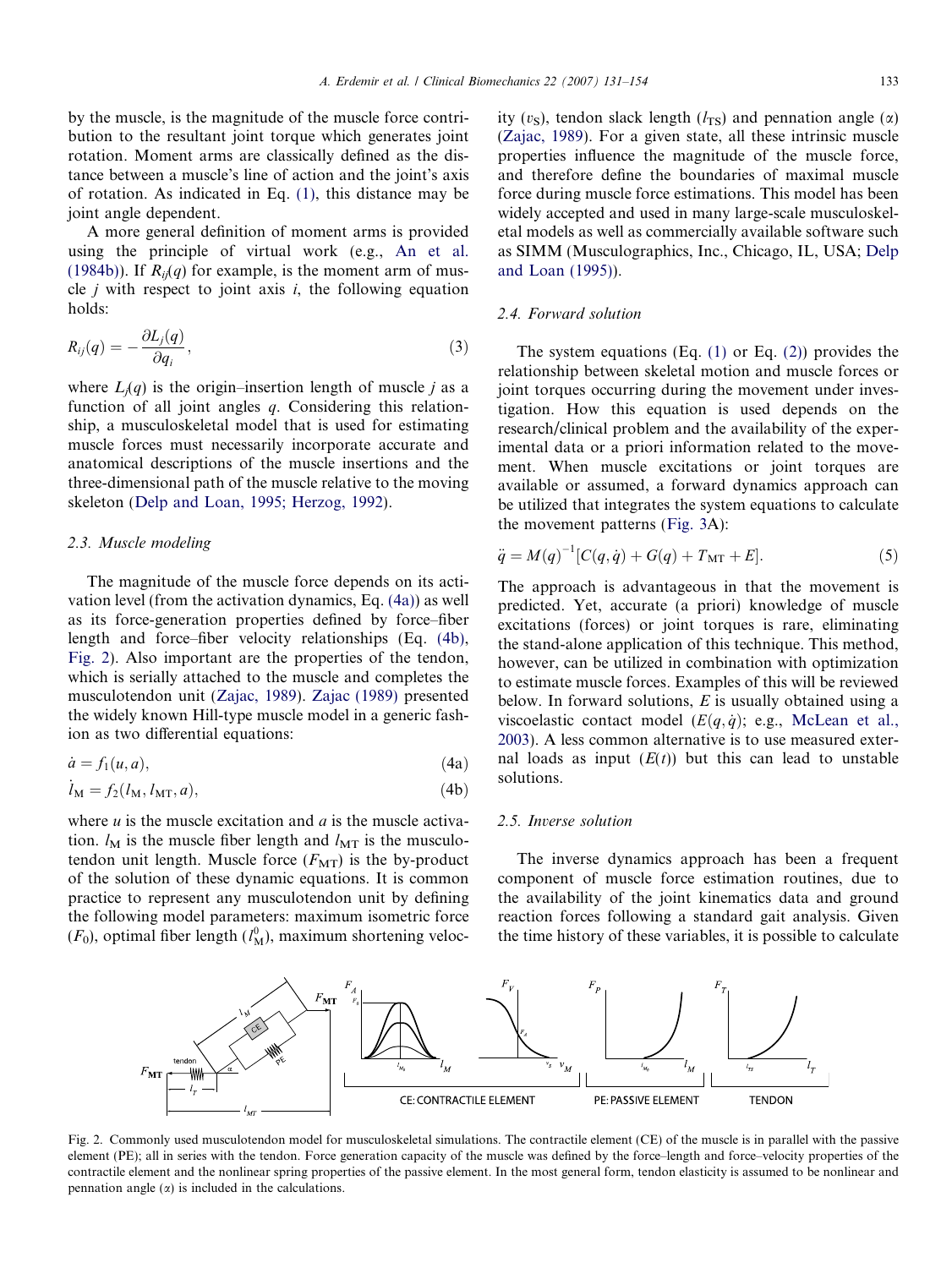<span id="page-3-0"></span>

Fig. 3. (A) Data flow in a musculoskeletal model during forward dynamics simulations. At each time step, the integration scheme calculates muscle forces and joint kinematics using muscle and kinematic states of the previous time step. (B) Data flow in a joint torque-driven model for inverse dynamics simulations. Time history of joint kinematics and external loading are fed into linear algebraic equations to solve for joint torques.

muscular joint torques at each instant of the movement by re-arranging Eq. [\(2\)](#page-1-0) (Fig. 3B):

$$
T_{\text{MT}} = M(q)\ddot{q} + C(q, \dot{q}) + G(q) + E. \tag{6}
$$

Although Eq. (6) is a straightforward representation of the system dynamics to solve for muscular joint torques, it is rarely used in practice. Instead, muscular joint torques are typically derived from equations of motion of a single segment, working recursively from distal to proximal [\(Win](#page-22-0)[ter, 2005\)](#page-22-0). A notable exception is the work by [Kuo \(1998\)](#page-21-0), who applied Eq. (6) to a whole body model. Such an approach was found to be advantageous since there are typically fewer unknown joint torques than equations (degrees of freedom) in a whole body model.  $q$  includes translational and rotational degrees of freedom for the body relative to the ground where the forces and moments are known to be zero.

The inverse dynamics technique has also been utilized to evaluate gait changes as a result of pathology or treatment [\(Davids et al., 2004](#page-20-0)). These types of investigations are descriptive, not predictive, and interpretation at the muscular level is necessarily based on a total muscular joint torque, and also possibly on EMG data. With the help of optimization techniques described in the following sections, the methodology can be used to estimate muscle forces, therefore providing an in-depth evaluation of muscle function during the measured movement.

# 3. Muscle force estimation

Model-based estimation of muscle forces usually requires optimization regardless of the strategy (inverse or forward dynamics) selected to solve for the equations describing the musculoskeletal system [\(Pandy, 2001; Tsirakos et al.,](#page-21-0) [1997\)](#page-21-0). The redundancy of muscular load sharing can be addressed by minimizing a cost or objective function appropriately selected for the movement under investigation. The adoption of either an inverse or forward dynamics approach

is typically dependent on the availability of the experimental data or the clinical/research question to be answered.

#### 3.1. Inverse dynamics-based static optimization

Muscle force estimation using gait data combined with inverse dynamics and static optimization has been practiced for almost three decades ([Tsirakos et al., 1997\)](#page-22-0). First, joint torques are calculated from joint kinematics and ground reaction force data using Eq. (6). The muscular load sharing problem is then solved for each instant in time, by minimizing an objective function  $J$  (e.g. total muscle force) subject to constraints representing the equality of the sum of individual muscular moments to the joint torques calculated from the inverse dynamics analysis [\(Fig. 4](#page-4-0)A, Eq. (7)). The individual muscular moment is calculated from the muscle force (the unknown of the optimization problem) and muscle moment arms, which are derived from musculoskeletal anatomy and may or may not depend on joint angles. Usually, the maximum possible muscle forces are limited by physiological values as an additional boundary constraint (Eq. (7)). Muscular dynamics can be implicitly implemented by deriving time-dependent bound constraints on muscle force from lower and upper bounds of excitation levels fed through a dynamic muscle model ([Happee, 1994; Happee and van der Helm,](#page-20-0) [1995\)](#page-20-0). The optimization problem may be subject to additional constraints  $(g,h)$  depending on the specifics of the joint under investigation, e.g. constraints on the direction of joint contact force to prevent dislocation of the glenoid joint during simulations ([van der Helm, 1994](#page-22-0)).

minimize 
$$
J(F_{\text{MT}})
$$
  
\nsubject to  $R(q)F_{\text{MT}} = T_{\text{MT}}$ ,  
\n $0 \le F_{\text{MT}} \le F_{\text{max}}$ ,  
\n $g(F_{\text{MT}}, q) \le 0$ ,  
\n $h(F_{\text{MT}}, q) = 0$ .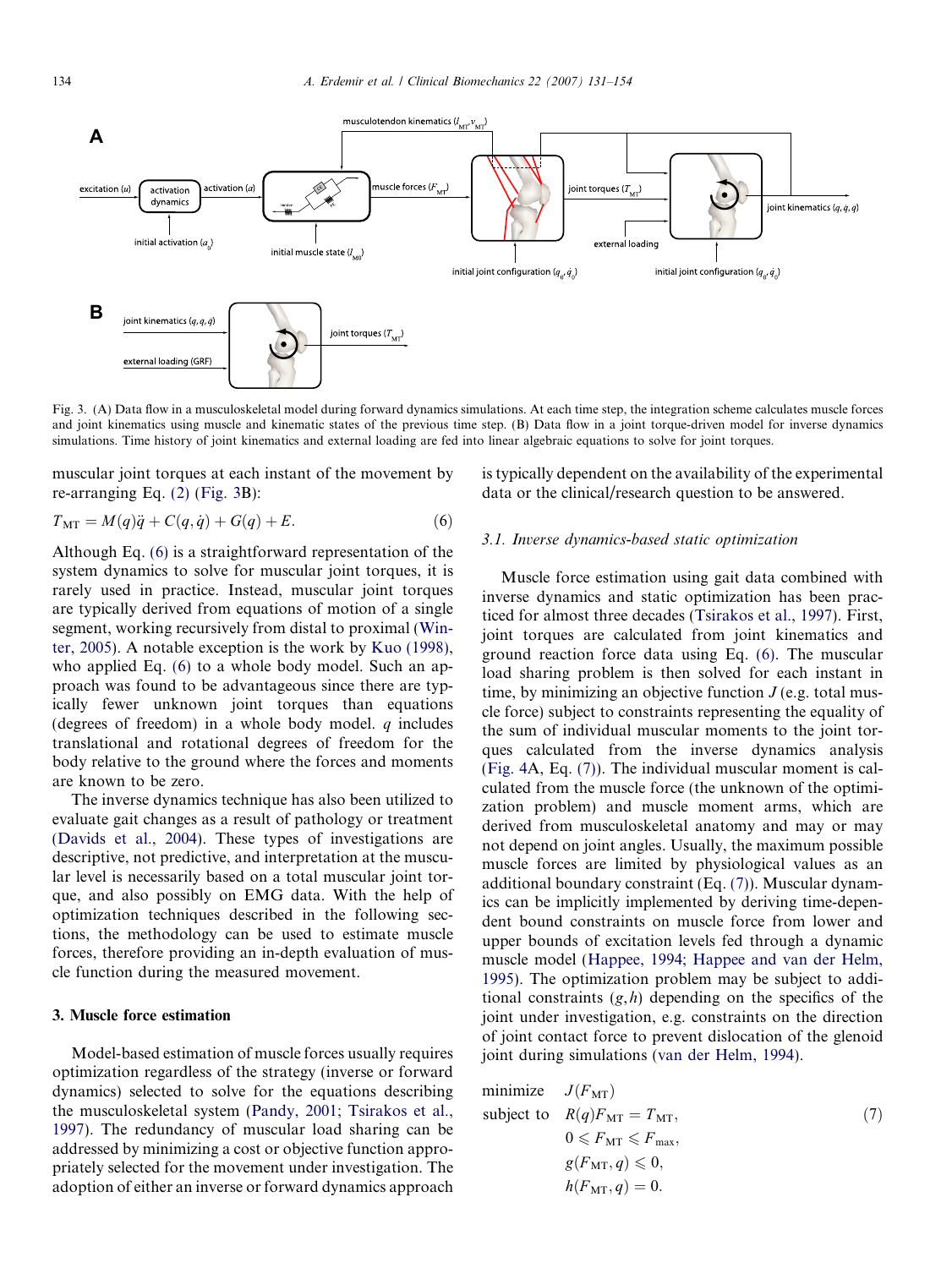<span id="page-4-0"></span>

update muscle excitations

Fig. 4. (A) Inverse dynamics-based static optimization. A joint torque-driven model solves for joint torques. Initial muscle force values are fed into a musculoskeletal model that calculates muscular moments. Muscle forces are iteratively updated by an optimization scheme until the objective function J (e.g. total muscle stress) is minimized and equality constraints between experimental joint torques and muscular moments are satisfied. (B) Forward dynamics assisted data tracking. Initial values for muscle excitations are used to calculate muscle forces and joint kinematics using forward dynamics. Muscle excitations are iteratively updated by an optimization algorithm to minimize tracking error between experimental data and model predictions (the objective function J) and satisfy additional constraints. Measured external forces may also be included in tracking error calculations. (C) Optimal control strategies. Initial muscle excitations are used to calculate muscle forces and joint kinematics in a forward dynamics fashion. Muscle excitations are iteratively updated by an optimization scheme to minimize a physiologically based (e.g. metabolic energy consumption) or to maximize a performancebased (e.g. jumping height) objective function J and satisfy task constraints g. Experimental data are solely needed for evaluation of results.

Inverse dynamics-based static optimization has been commonly applied to estimate muscle forces in the lower extremity during walking ([Table 1](#page-5-0)). Several investigators tested the sensitivity of the results on objective function selection (e.g., [Glitsch and Baumann, 1997; Collins,](#page-20-0) [1995](#page-20-0)), as well as model parameters, (e.g. [Glitsch and Bau](#page-20-0)[mann, 1997; Herzog, 1992; Brand et al., 1986\)](#page-20-0). Many simpler models and movements were also investigated for these purposes ([Table 1](#page-5-0)). Static optimization is computationally efficient since it does not require multiple integrations (solution of Eq. [\(6\)](#page-3-0) instead of Eq. [\(5\)](#page-2-0)). The moment equality and boundary constraints of muscle forces are typically linear and proper selection of an objective function can further increase cost-effectiveness by reducing the optimization problem into linear programming, e.g. total muscle force [\(Rohrle et al., 1984; Pedersen et al., 1987\)](#page-22-0). Although limited, the linear programming can be implemented into standard movement analysis in a straightforward fashion. In particular, a double linear programming formulation (spinal compression force subject to minimized maximum muscle intensity) was frequently used for the analysis of spinal forces ([Table 1\)](#page-5-0) and implemented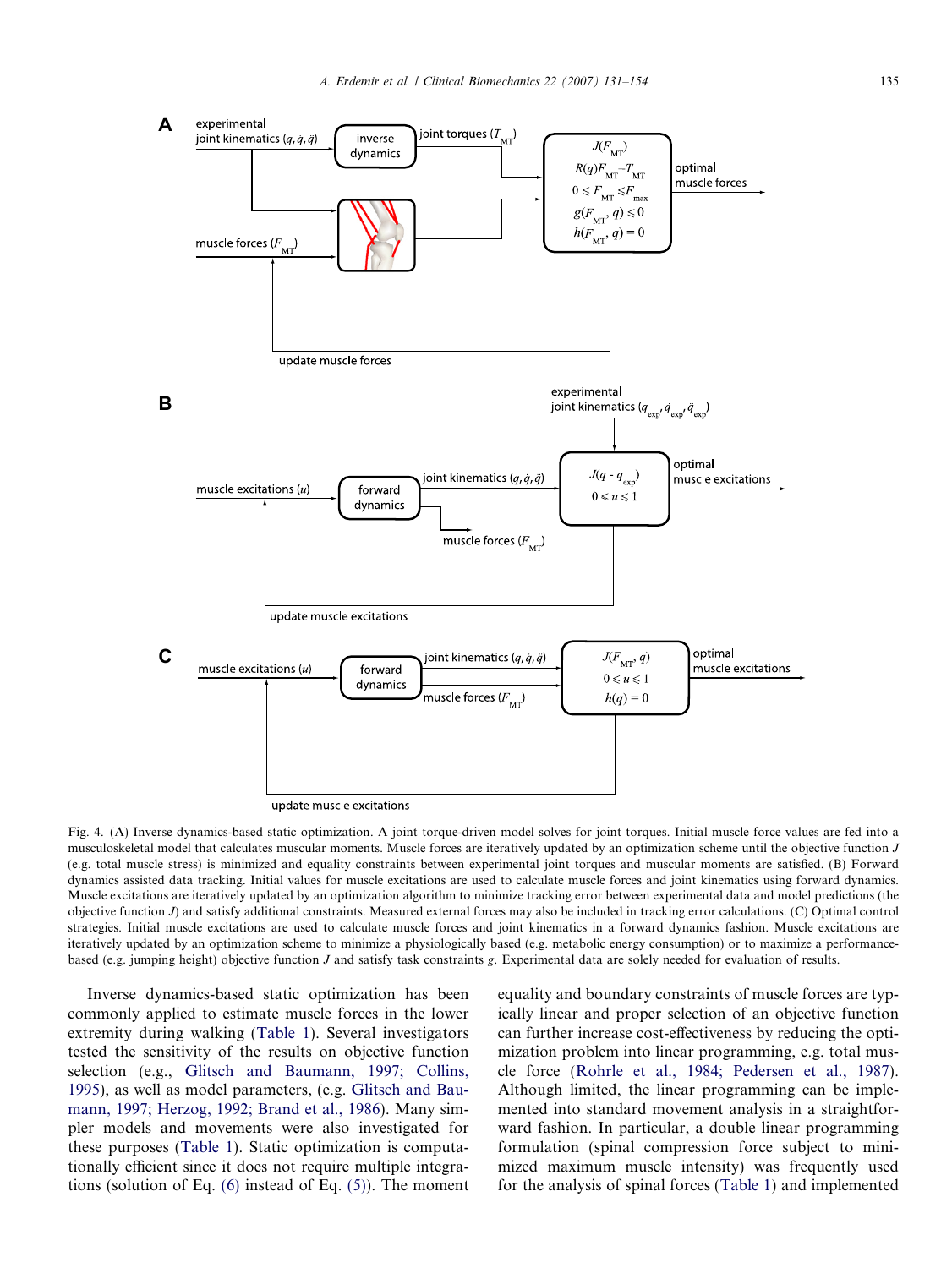<span id="page-5-0"></span>Table 1 Estimation of muscle forces using inverse dynamics-based static optimization

| Activity | Model                           | Objective                                                                                                                                                                | Validation                                                                                                                                                                    | <b>Notes</b>                                                                                                                                                                                                                                | Reference                            |
|----------|---------------------------------|--------------------------------------------------------------------------------------------------------------------------------------------------------------------------|-------------------------------------------------------------------------------------------------------------------------------------------------------------------------------|---------------------------------------------------------------------------------------------------------------------------------------------------------------------------------------------------------------------------------------------|--------------------------------------|
| Walking  | 31 <sub>MGs</sub><br>7 Segments | Minimize sum of muscle<br>forces $+4$ * (sum of joint moments) and<br>also original $+$ weighted hip joint force                                                         | EMG, comparison of hip joint forces with<br>literature                                                                                                                        | Predicted muscle load sharing and lower<br>limb joint reactions. Modifying objective<br>function to include minimization of joint<br>reactions resulted in a limited reduction in<br>joint forces                                           | Seireg and<br>Arvikar (1975)         |
|          | 27 <sub>MGs</sub><br>4 Segments | Minimize sum of muscle stresses                                                                                                                                          | Temporal validation of muscle force<br>predictions via EMG                                                                                                                    | Accurate determination of hip joint contact<br>and muscle forces was sensitive to hip center<br>location                                                                                                                                    | Crowninshield<br>et al. (1978)       |
|          | 31 MGs<br>7 DoFs                | Minimize sum of muscle forces and also<br>mechanico-chemical power output of<br>muscles (a function of muscle rest length,<br>endpoint velocity and zero force velocity) | EMG, predicted muscle forces must not<br>exceed physiological muscle stress capability,<br>muscle force gait patterns should not display<br>excessive inter-subject variation | Biggest source of error in present gait models<br>was depicted as the incomplete information<br>on the physiologic function and role of<br>individual muscles during the gait cycle                                                         | Patriarco et al.<br>(1981)           |
|          | 47 MGs<br>3 Joints              | Minimize sum of <i>n</i> th power of muscle<br>stresses ( $n = 1, 2, 3, 4$ and 100)                                                                                      | <b>EMG</b>                                                                                                                                                                    | $n = 3$ was found to be appropriate. Muscular<br>force patterns were not sensitive to small<br>changes in $n$                                                                                                                               | Crowninshield<br>and Brand (1981)    |
|          | 42 MGs<br>6 DoFs                | Minimize sum of muscle forces                                                                                                                                            | Comparison of model outputs to previous<br>literature. Sensitivity analysis of muscle and<br>joint forces to changes in muscle origin/<br>insertion coordinates               | Geometrical changes or errors in hip muscle<br>idealization had a greater influence on<br>muscle forces than joint forces at the hip                                                                                                        | Rohrle et al.<br>(1984)              |
|          | 47 MGs<br>3 Joints              | Maximize endurance by minimizing sum<br>of muscle stresses cubed                                                                                                         | Comparison of three solution sets of muscle<br>forces and hip joint forces                                                                                                    | Illustrated the sensitivity of muscle force<br>predictions on physiologic cross-sectional<br>area of muscles                                                                                                                                | <b>Brand et al.</b> (1986)           |
|          | 7 MGs<br>3 Joints               | Minimize sum of muscle forces/muscle<br>forces squared/muscle stresses/ligament<br>forces/contact forces/instantaneous muscle<br>power                                   | <b>EMG</b>                                                                                                                                                                    | All objectives except the principal of<br>minimum total ligament force afforded<br>successful predictions of muscle activation.<br>All minimization principles failed to<br>accurately predict antagonistic activity at the<br>hip and knee | Collins (1995)                       |
|          | 47 MGs<br>3 Joints              | Minimize sum of muscle forces/muscle forces<br>squared/muscle stresses/muscle stresses<br>squared/muscle stresses cubed                                                  | <b>EMG</b>                                                                                                                                                                    | Internal loading was found to depend on the<br>description of joint kinematics. Muscle<br>stresses squared combined with less<br>constrained joints predicted synergistic and<br>antagonistic muscle activities                             | Glitsch and<br><b>Baumann</b> (1997) |
|          | 47 MGs<br>3 Joints              | Minimize sum of muscle stresses cubed<br>(maximize endurance)                                                                                                            | Comparison of model predicted femoral<br>head contact forces to previously reported<br>direct outputs from an instrumented<br>prosthesis                                      | Provided information on the magnitudes and<br>directions of pelvic muscle forces and<br>acetabular contact forces during normal gait                                                                                                        | Pedersen et al.<br>(1997)            |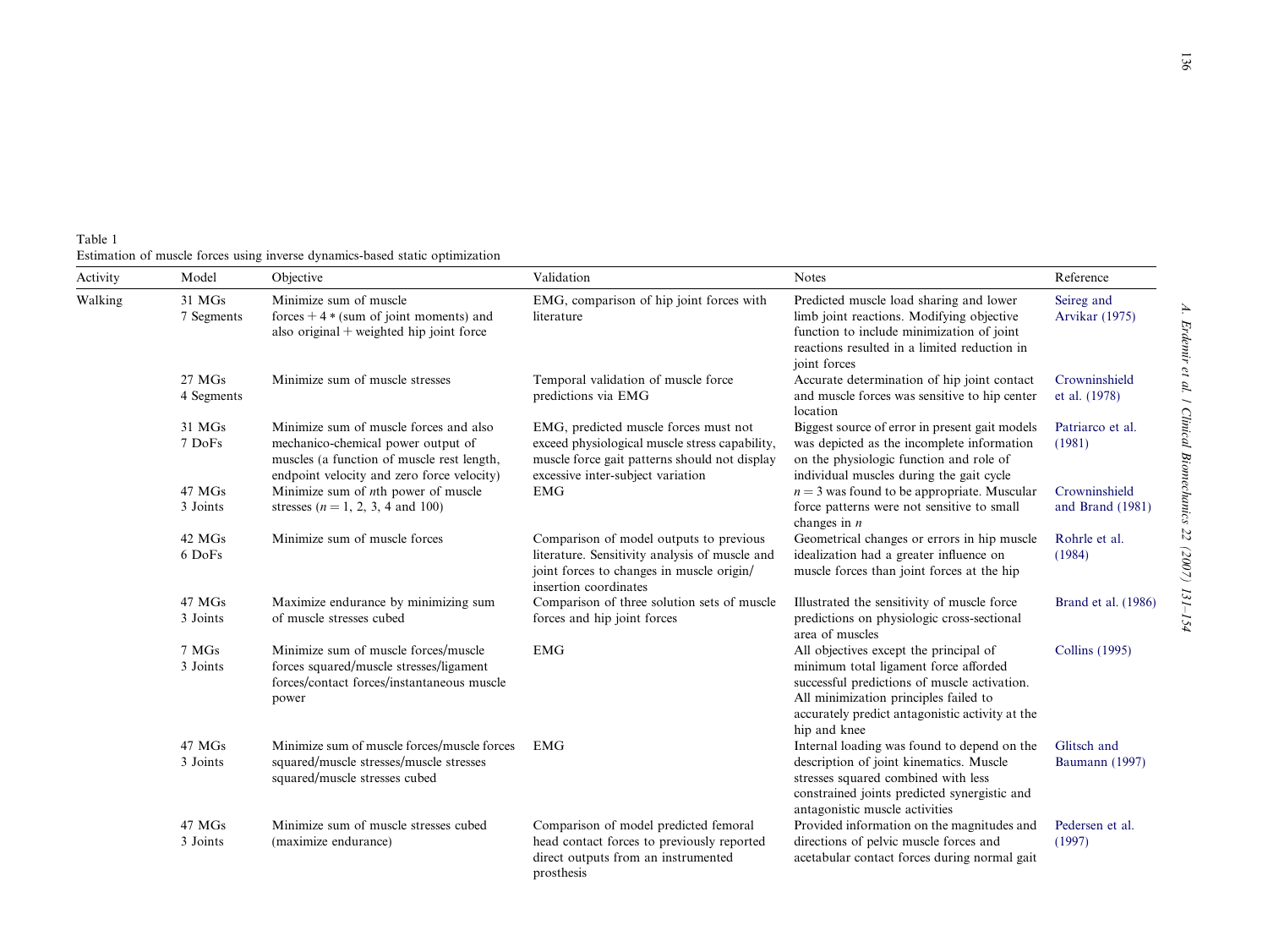| Knee flexion | 3 MGs<br>$1$ DoF                     | Minimize sum of muscle forces/muscle<br>stresses                                                                  | None                                                                                            | Predicted load sharing depended on the<br>choice of decision variable in the objective.<br>When forces were used, activation preference<br>for muscles with large moment arms<br>observed. When stresses were used,<br>activation preference for muscles with<br>product of large moment arms and cross-<br>sectional area were noticed. Linear load<br>sharing criteria predicted orderly muscle<br>recruitment that might apply to onset of<br>muscle action. Non-linear criteria predicted<br>synergistic muscle action | Dul et al. (1984)                                         |
|--------------|--------------------------------------|-------------------------------------------------------------------------------------------------------------------|-------------------------------------------------------------------------------------------------|----------------------------------------------------------------------------------------------------------------------------------------------------------------------------------------------------------------------------------------------------------------------------------------------------------------------------------------------------------------------------------------------------------------------------------------------------------------------------------------------------------------------------|-----------------------------------------------------------|
|              | $10$ MGs<br>3 DoF                    | Minimize sum of muscle forces/joint<br>moments/muscle stresses cubed/muscle<br>activations                        | <b>EMG</b>                                                                                      | All (linear, non-linear and physiological)<br>optimization criteria predicted antagonistic<br>muscle contraction. Methodology was found<br>to be more sensitive to kinematic<br>information than selection of particular<br>optimization criteria                                                                                                                                                                                                                                                                          | Li et al. (1999)                                          |
|              | 4 MGs<br>$1$ DoF                     | Minimize sum of muscle activations<br>squared/shifted muscle activations squared                                  | None                                                                                            | A parameter was subtracted from muscle<br>activation to represent stability of the joint<br>and to control antagonistic activity. Co-<br>contraction was predicted through the use of<br>this shift parameter                                                                                                                                                                                                                                                                                                              | Forster et al.<br>(2004)                                  |
| Running      | 47 MGs<br>3 Joints                   | Minimize sum of muscle forces/forces<br>squared/muscle stresses/stresses squared/<br>stresses cubed               | <b>EMG</b>                                                                                      | Internal loading was found to depend on the<br>description of joint kinematics; muscle stress<br>squared combined with more flexible joints<br>predicted synergistic and antagonistic<br>activities                                                                                                                                                                                                                                                                                                                        | Glitsch and<br><b>Baumann</b> (1997)                      |
| Clenching    | 26 MGs<br>6 DoFs<br>16 MGs<br>6 DoFs | Minimize sum of muscle forces/joint reaction<br>forces<br>Minimize relative activity of the most active<br>muscle | Muscle, joint and bite forces were compared<br>to literature<br>Previously published literature | Minimization of sum of muscle forces were<br>consistent with in vivo observations<br>Magnitude of bite forces were calculated for<br>a range of bite point locations and bite force<br>directions. The magnitude of maximum<br>possible bite force was found to depend on<br>bite location and direction                                                                                                                                                                                                                   | Osborn and<br>Baragar (1985)<br>Koolstra et al.<br>(1988) |
|              | $10$ MGs<br>1 to 3 DoFs              | Minimize joint loads/sum of muscle forces/<br>forces squared/muscle stresses/stresses<br>squared                  | Ability to predict joint morphologies and<br>muscle outputs with reasonable trends              | Minimization of joint load appeared to be<br>more important for morphological<br>development of the temporomandibular<br>joint                                                                                                                                                                                                                                                                                                                                                                                             | Trainor et al.<br>(1995)                                  |

(continued on next page)

A. Erdemir et al. / Clinical Biomechanics 22 (2007) 131–154

A. Erdemir et al.  $1$  Clinical Biomechanics 22 (2007)  $131-154$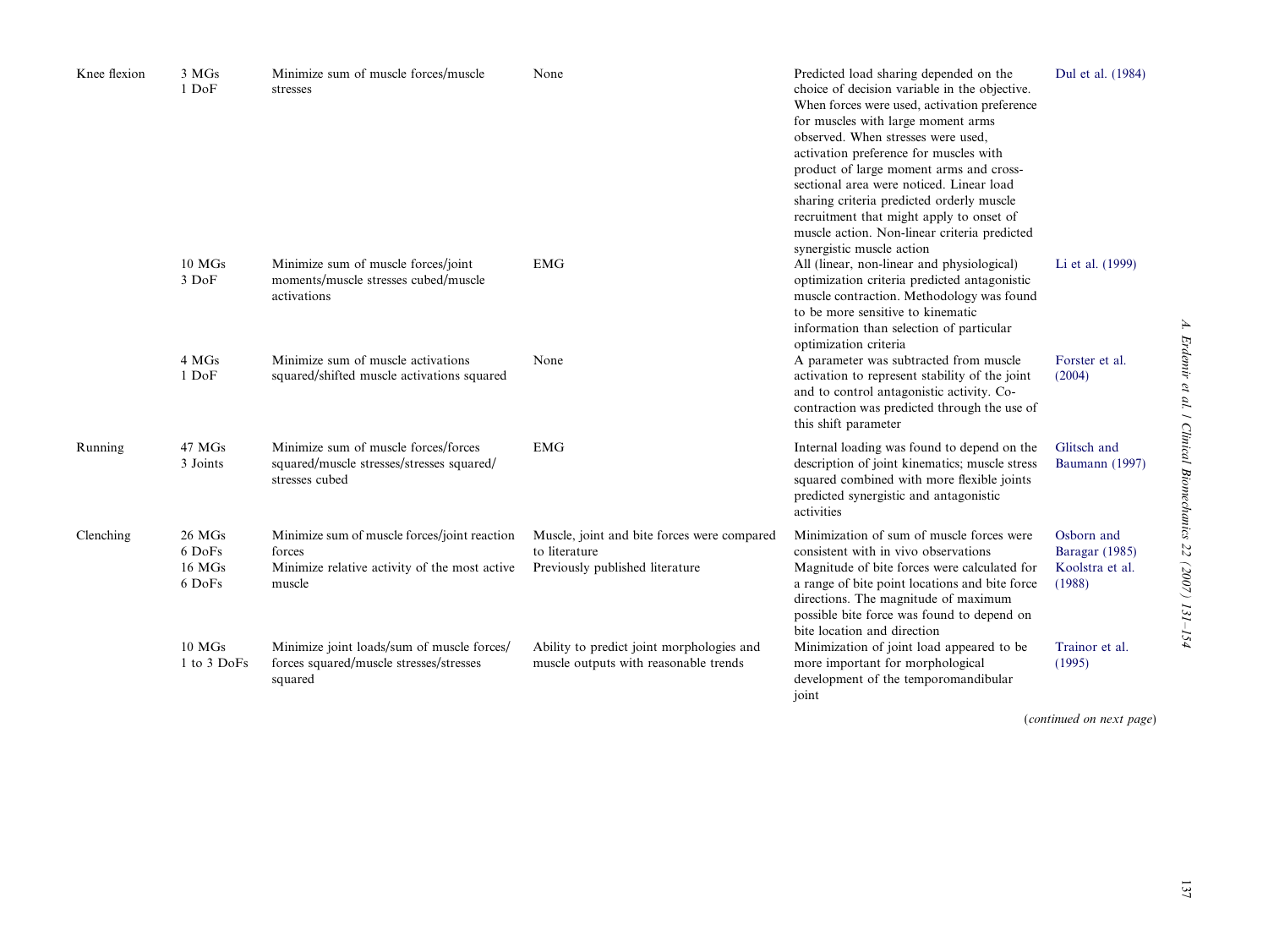| Table 1 (continued) |  |  |
|---------------------|--|--|
|---------------------|--|--|

| Activity              | Model                  | Objective                                                                                                                      | Validation                        | <b>Notes</b>                                                                                                                                                                                                                                                                                                                                                        | Reference                                                   |
|-----------------------|------------------------|--------------------------------------------------------------------------------------------------------------------------------|-----------------------------------|---------------------------------------------------------------------------------------------------------------------------------------------------------------------------------------------------------------------------------------------------------------------------------------------------------------------------------------------------------------------|-------------------------------------------------------------|
| Spinal<br>compression | $222$ MGs              | Minimize maximum<br>muscle contraction stress<br>required to satisfy<br>equilibrium                                            | <b>EMG</b>                        | Prediction of muscle forces and lumbar spine loads<br>during isometric tasks imposing extension, bending<br>and twisting; isometric heavy exertions; and level<br>walking                                                                                                                                                                                           | Schultz et al. (1983,<br>1987)                              |
|                       | 4 MGs<br>2 DoFs        | Minimize maximum<br>muscle intensity/spinal<br>compression force<br>subject to minimized<br>maximum muscle<br>intensity        | None                              | A multi-objective, double linear programming<br>approach was proposed as an alternative scheme to<br>solve for muscle forces. In the later study<br>co-contraction was modeled as an incremental<br>increase in the lower bounds of muscle forces                                                                                                                   | Bean et al. (1988)<br>Hughes et al. (1995)                  |
|                       | $10$ MGs<br>2 DoFs     | Minimize sum of cubed<br>muscle stresses/squared<br>muscle stresses/<br>minimum stress-<br>compression/eigenvector<br>synergy  | <b>EMG</b>                        | Predictions minimizing muscle stresses cubed were<br>closest to EMG. Muscular contributions to spinal<br>compression force were highly dependent on objective<br>function selection                                                                                                                                                                                 | Hughes et al. (1994)                                        |
|                       | $10$ MGs<br>3 DoFs     | Minimize maximum<br>muscle stress and spinal<br>compression (double<br>linear programming)/<br>sum of muscle stresses<br>cubed | <b>EMG</b>                        | Inability of both models to reliably predict measured<br>EMG activity suggested that neither could adequately<br>represent the neural mechanism responsible for<br>generating muscle activation patterns for tested<br>loading conditions (maximum voluntary contractions<br>of trunk flexion and twisting)                                                         | Hughes and Chaffin<br>(1995)                                |
|                       | $10$ MGs<br>3 DoFs     | Minimize intensity-<br>compression/muscle<br>intensity cubed                                                                   | None                              | Influence of objective function selection on peak spinal<br>compression force during mildly asymmetric lifting<br>tasks was found to be minimal                                                                                                                                                                                                                     | <b>Hughes</b> (2000)                                        |
|                       | $11$ MGs<br>2 Segments | Minimize sum of muscle<br>stresses cubed                                                                                       | Comparison against EMG literature | Combined finite element analysis with optimization<br>protocol. Illustrated the importance of muscular<br>loading on the stability and stress distribution<br>of the lumbar spine. Latter study extended similar<br>methodology to 66 muscles spanning 5 lumbar joints<br>to investigate spinal loading<br>during static sagittal plane lifting                     | Goel et al. (1993)<br>Kong et al. (1998)                    |
|                       | $10$ MGs<br>3 DoFs     | Minimize muscle<br>intensity (force/area)<br>cubed                                                                             | Sensitivity analysis, EMG         | Various load combinations of flexion and bending.<br>Reasonable variations of muscle lines of actions (due<br>to anatomical differences and modeling approaches)<br>affected model predictions, particularly shear loading<br>on the spine. Latter study explored Artificial Neural<br>Network classification of muscle recruitment against<br>optimization results | Nussbaum et al.<br>(1995)<br>Nussbaum and<br>Chaffin (1997) |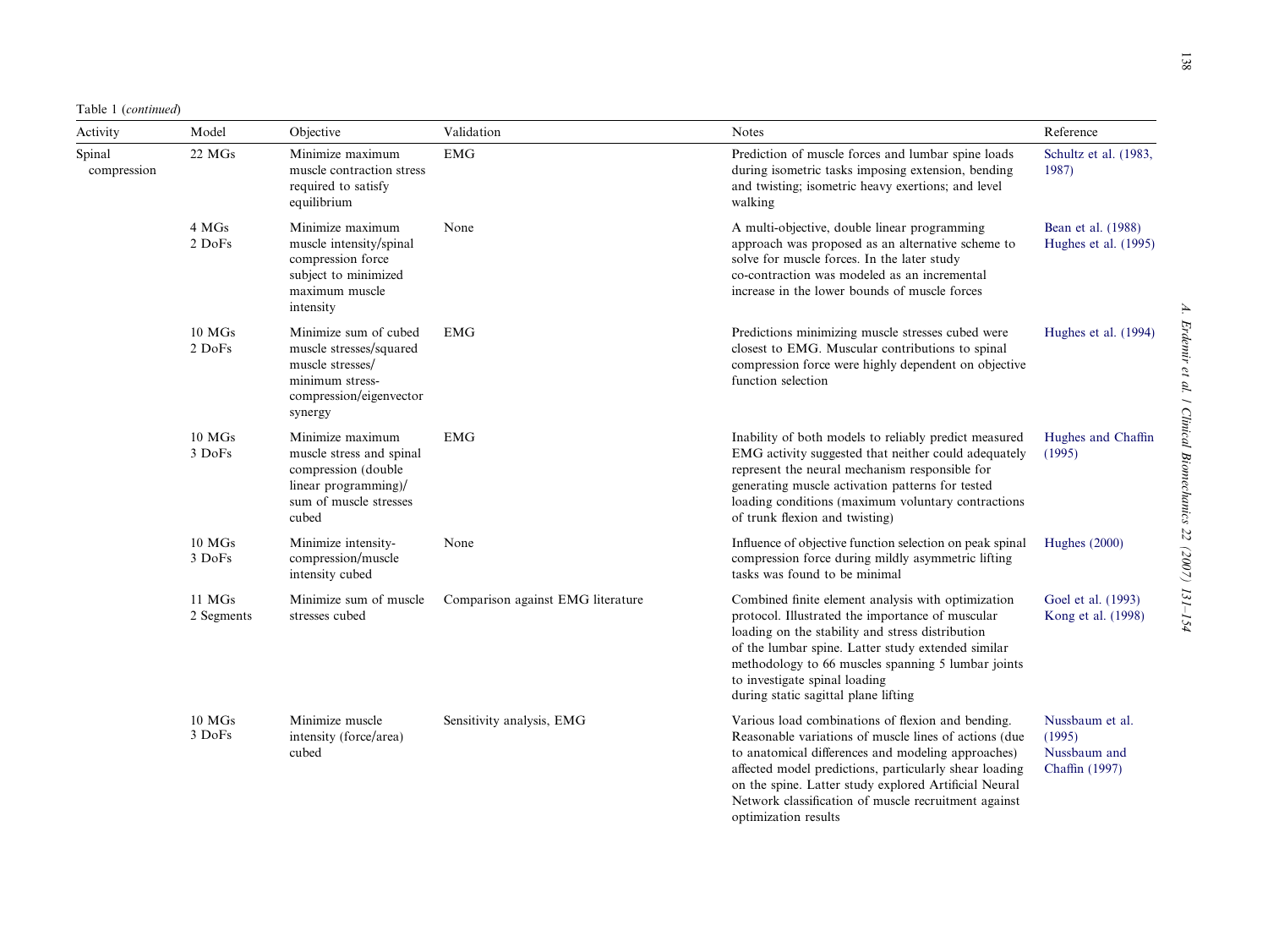| 8 MGs<br>6 DoFs       | Minimize muscle force                                                                                                                                                                         | None                          | Lumbosacral joint loads and muscle forces were<br>predicted for walking at slow, preferred and fast<br>speeds                                                                                                                                                                                                           | Cheng et al. (1998)                        |
|-----------------------|-----------------------------------------------------------------------------------------------------------------------------------------------------------------------------------------------|-------------------------------|-------------------------------------------------------------------------------------------------------------------------------------------------------------------------------------------------------------------------------------------------------------------------------------------------------------------------|--------------------------------------------|
| 30 MGs<br>6 Joints    | Minimize maximum<br>muscle contraction<br>intensities/squared<br>muscle stress                                                                                                                | Published EMG data            | Transfer of spinal forces to pelvis and leg was<br>examined                                                                                                                                                                                                                                                             | Hoek van Dijke<br>et al. (1999)            |
| 46 MGs<br>6 Segments  | Minimize sum of muscle<br>stresses/muscle stresses<br>cubed/local shear forces                                                                                                                | Comparison against literature | Coupled with finite element analysis to represent<br>nonlinear passive response of the lumbar spine. The<br>latter study included another segment and ten more<br>muscles to represent the thoracic cage and extended<br>the study to standing postures with and without<br>loading                                     | Shirazi-Adl et al.<br>(2002, 2005)         |
| 12 MGs<br>3 DoFs      | Minimize muscle stress<br>cubed                                                                                                                                                               | None                          | Walking (specifically the instant of peak lumbar joint<br>force) was investigated. Forces were input to a finite<br>element model of the lumbar spine                                                                                                                                                                   | Ezquerro et al.<br>(2004)                  |
| 180 MGs<br>6 Segments | Minimize muscle stress<br>cubed/+lateral bending<br>moment squared (for all<br>segments)/+maximize<br>self-correcting lateral<br>bending moments (above<br>and below curve apex)              | None                          | Spinal loading during scoliosis was found to be a<br>function of muscle activation strategy                                                                                                                                                                                                                             | <b>Stokes and Gardner-</b><br>Morse (2004) |
| 52 MGs<br>3 DoFs      | Minimize muscle forces<br>cubed/intervertebral<br>forces (L4-L5 level)<br>squared                                                                                                             | EMG                           | Objective functions were tested for isometric loading<br>with and without a stability level constrained to a<br>target predicted from regression equations. Inclusion<br>of the stability constraint provided more realistic<br>antagonistic activity and spinal compression in<br>agreement with EMG-based estimations | Brown and Potvin<br>(2005)                 |
| 14 MGs<br>3 DoFs      | Double linear<br>programming<br>minimizing maximum<br>muscle contraction<br>intensity and vertebral<br>compression force with<br>maximum muscle<br>contraction intensity as<br>an upper bound | <b>EMG</b>                    | Linear relationship between model predicted forces<br>and EMG signals were less prominent than those<br>previously reported for the lumbar region                                                                                                                                                                       | Moroney et al.<br>(1988)                   |
| 11 MGs<br>4 DoFs      | Minimize sum of muscle<br>stresses squared                                                                                                                                                    | Published EMG data            | Rapid pinching, hypothetical disk rotation. Finger<br>considered as an isolated system                                                                                                                                                                                                                                  | Brook et al. (1995)                        |
|                       |                                                                                                                                                                                               |                               |                                                                                                                                                                                                                                                                                                                         | (continued on next page)                   |

Neck

Finger movements

movements

A. Erdemir et al.  $1$  Clinical Biomechanics 22 (2007) 131-154 A. Erdemir et al. / Clinical Biomechanics 22 (2007) 131–154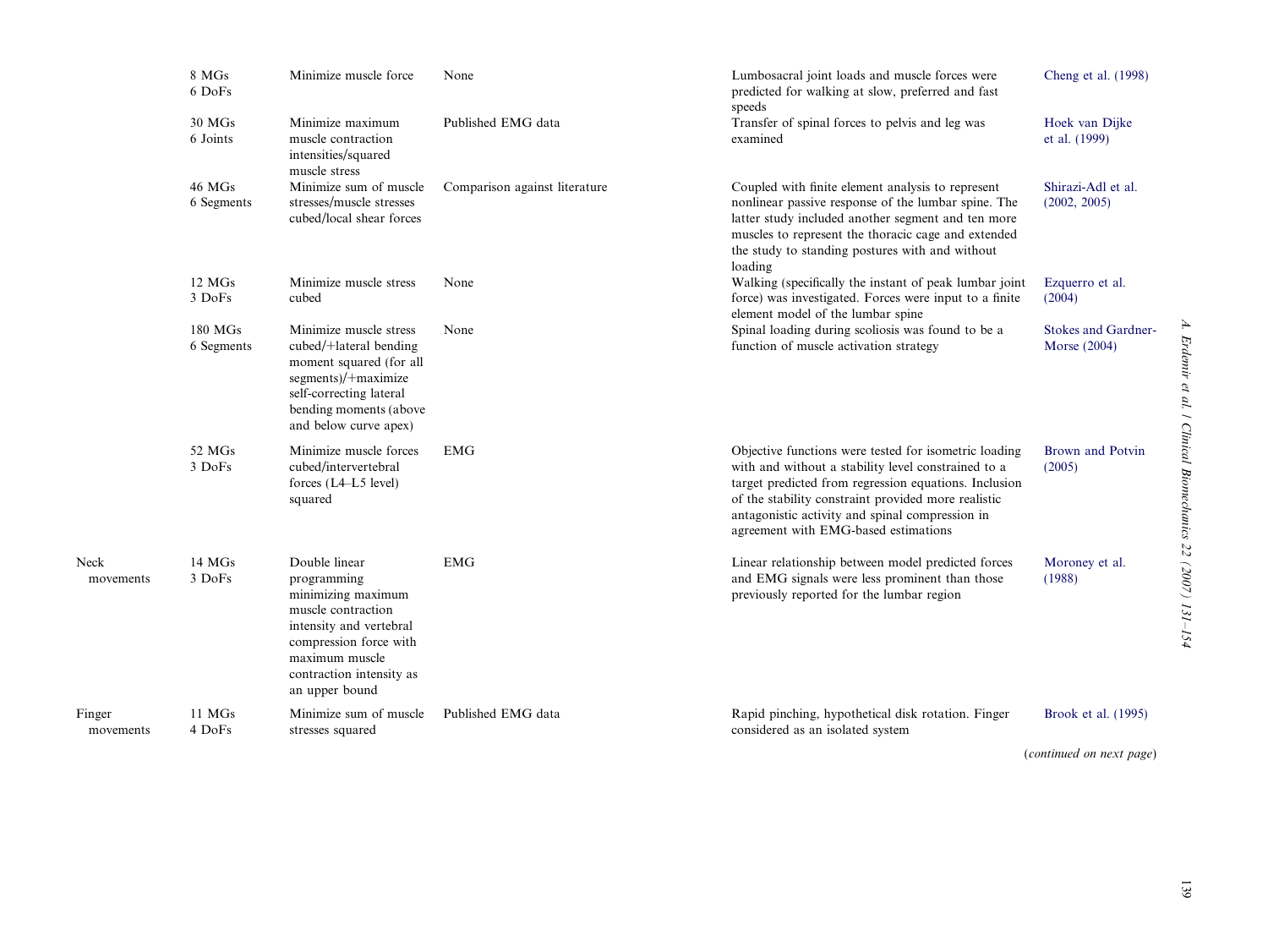Table 1 (continued)

| Activity           | Model            | Objective                                                                                                                                  | Validation                                                                          | <b>Notes</b>                                                                                                                                                                                                                                                                                                                                                                                                                                                                                              | Reference                        |
|--------------------|------------------|--------------------------------------------------------------------------------------------------------------------------------------------|-------------------------------------------------------------------------------------|-----------------------------------------------------------------------------------------------------------------------------------------------------------------------------------------------------------------------------------------------------------------------------------------------------------------------------------------------------------------------------------------------------------------------------------------------------------------------------------------------------------|----------------------------------|
| Wrist              | 4 MGs<br>2 DoFs  | Minimize sum of muscle<br>forces                                                                                                           | Previously published EMG                                                            | One of the earlier articles using linear<br>programming principles                                                                                                                                                                                                                                                                                                                                                                                                                                        | tirow20ptPenrod<br>et al. (1974) |
| Elbow<br>movements | 9 MGs<br>2 DoFs  | Minimize upper bound<br>for muscle stresses/sum<br>of muscle forces/muscle<br>forces squared/muscle<br>stresses/muscle stresses<br>squared | Previously published EMG data                                                       | All objectives predicted the same number of<br>active muscles. Minimizing upper bound of<br>muscle stresses was proposed as a linear<br>programming problem that considered<br>individual muscle effort                                                                                                                                                                                                                                                                                                   | An et al. (1984a)                |
|                    | 3 MGs<br>$1$ DoF | Minimize sum of $n$ th<br>power of muscle forces/<br>muscle stresses/relative<br>muscle forces $(n = 1, 2, )$<br>3, 10, and 100)           | Comparisons against a validated muscle<br>model driven by maximal muscle activation | Maximally loaded elbow flexion was<br>investigated. Estimated muscle forces were<br>not physiologically realistic when compared<br>to predictions of muscle model. Constant<br>relative force for all muscles (when using<br>relative muscle forces as an objective) was<br>proposed as an alternative for realistic<br>predictions                                                                                                                                                                       | Challis and<br>Kerwin (1993)     |
|                    | 3 MGs<br>1 DoF   | Minimize sum of muscle<br>stress squared/muscle<br>stress cubed/normalized<br>muscle force squared/<br>normalized muscle force<br>cubed    | Elbow torque during maximal muscular<br>activity                                    | Submaximal isometric, submaximal<br>dynamic, and maximal dynamic elbow<br>flexions investigated under three separate<br>upper bounds on muscle forces: (i)<br>maximum isometric force, (ii) maximal force<br>as predicted by force-length curve, (iii)<br>maximum muscle force as predicted by<br>force-length and force-velocity curves.<br>Upper bounds were found to be effective on<br>predicted forces                                                                                               | <b>Challis</b> (1997)            |
|                    | 4 MGs<br>1 DoF   | Minimize weighted sum<br>of muscle forces squared                                                                                          | None                                                                                | Introduced Lagrange multipliers to enforce<br>positive and continuous solutions for muscle<br>forces. Also developed a generalized model<br>of the upper limb with 7 DoFs, 30 MGs                                                                                                                                                                                                                                                                                                                         | Raikova (1992)                   |
|                    | 5 MGs<br>$1$ DoF | Minimize sum of $n$ th<br>power of weighted<br>muscle forces $(n = 2-10)$<br>with a variety of weight<br>constants)                        | None                                                                                | Muscle lever arms (due to different ways of<br>muscle force modeling) exerted a great<br>influence of muscle force predictions. Joint<br>reaction force and muscle forces were not<br>influenced by objective function. Weighting<br>constants for agonistic antagonistic groups<br>were required to have different signs and<br>their magnitude depended on the direction<br>of the net external joint moment.<br>Optimization criterion was formulated for<br>non-negative muscle forces and continuity | Raikova (1996)                   |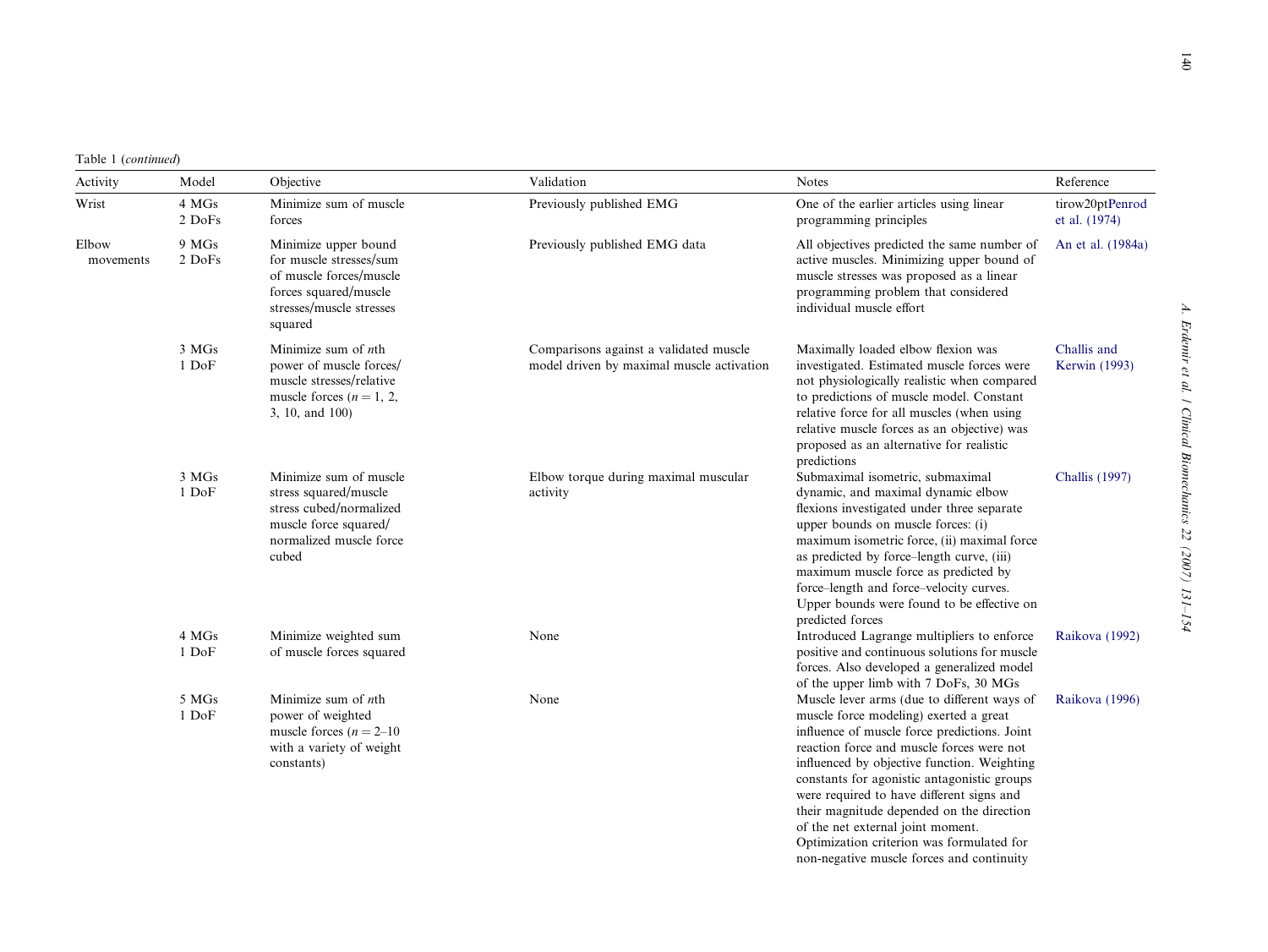|                                  | 5 MGs<br>1 DoF              | Minimize sum of ${}^{1}n$ th<br>power (2,3) of weighted<br>muscle forces/ $\ell$ muscle<br>activations/ $3n$ th power<br>(2) of muscle stress/ $4n$ th<br>power (2) of normalized<br>muscle force/ <sup>5</sup> a weighted<br>combination of error between<br>desired joint torque and torque<br>obtained by summing the<br>individual moments of all<br>motor unit twitches, muscle<br>activation and total muscle<br>force | None                                       | <sup>2,3</sup> included calculation of force from a<br>muscle model including force-length, force-<br>velocity relationships. Maximum muscle<br>force used for normalization is a function of<br>force-length, force-velocity relationship in <sup>4</sup> .<br>Muscle models incorporated the distribution<br>of motor unit twitches (fast, intermediate,<br>slow). <sup>5</sup> incorporated individual motor units.<br>Hill-type models were found to be suitable<br>for calculating maximum possible forces<br>that can be used as weighting factors.<br>Incorporation of individual function of<br>motor units was promising to explore motor<br>control including co-contraction and the<br>role of fast and slow twitches | Raikova and<br>Aladjov (2003)   |
|----------------------------------|-----------------------------|------------------------------------------------------------------------------------------------------------------------------------------------------------------------------------------------------------------------------------------------------------------------------------------------------------------------------------------------------------------------------------------------------------------------------|--------------------------------------------|----------------------------------------------------------------------------------------------------------------------------------------------------------------------------------------------------------------------------------------------------------------------------------------------------------------------------------------------------------------------------------------------------------------------------------------------------------------------------------------------------------------------------------------------------------------------------------------------------------------------------------------------------------------------------------------------------------------------------------|---------------------------------|
|                                  | 5 MGs<br>$1$ DoF            | Minimize a weighted<br>combination of error<br>between desired joint<br>moment and moment<br>obtained by summing the<br>individual moments of all<br>motor unit twitches, muscle<br>activation and total muscle force                                                                                                                                                                                                        | <b>EMG</b>                                 | Explored learning fast elbow flexions.<br>Muscle models incorporated the distribution<br>of motor unit twitches (fast, intermediate,<br>slow). Objective function incorporated<br>individual motor units                                                                                                                                                                                                                                                                                                                                                                                                                                                                                                                         | Raikova et al.<br>(2005)        |
|                                  | 6 MGs<br>3 DoFs             | Minimize sum of muscle stress cubed                                                                                                                                                                                                                                                                                                                                                                                          | Sensitivity analysis                       | Elbow modeled as spherical joint with zero<br>joint moments. Neglecting the joint reaction<br>moment made the results sensitive to the<br>origin of the coordinate system                                                                                                                                                                                                                                                                                                                                                                                                                                                                                                                                                        | Pierce and Li<br>(2005)         |
| ∖rm and<br>shoulder<br>movements | 19 <sub>MGs</sub><br>6 DoFs | Minimize muscle stresses squared                                                                                                                                                                                                                                                                                                                                                                                             | Published EMG and shoulder<br>loading data | EMG results were not satisfactory. The<br>direction of glenohumeral joint force was<br>identified as a prospective constraint for<br>future studies                                                                                                                                                                                                                                                                                                                                                                                                                                                                                                                                                                              | Karlsson and<br>Peterson (1992) |
|                                  | $20$ MGs<br>7 DoFs          | Minimization of muscle<br>forces squared <sup>1</sup> /muscle<br>stresses squared <sup>2</sup> /normalized<br>muscle forces squared <sup>3</sup> /<br>maximum muscle stress <sup>4</sup>                                                                                                                                                                                                                                     | <b>EMG</b>                                 | Direction of glenohumeral joint force was<br>constrained in order to guarantee joint<br>stability. <sup>1</sup> leads to an overuse of favorably<br>located muscles. <sup>2</sup> allows distribution of<br>muscle forces based on muscle cross-<br>sectional area and is computationally<br>efficient. <sup>3</sup> provides the influence of force-<br>length properties of the muscle. <sup>4</sup> prevents<br>high muscle stresses but is numerically<br>unstable. EMG cannot identify the best<br>criterion                                                                                                                                                                                                                | van der Helm<br>(1994)          |
|                                  | 2 MGs<br>1 DoFs             | Minimize weighted sum of muscle forces<br>squared/cubed                                                                                                                                                                                                                                                                                                                                                                      | <b>EMG</b>                                 | Predicted coordinated control of an agonist/<br>antagonist muscle pair in goal-directed<br>movements. Muscle dynamics was<br>implemented in the form of dynamic<br>boundary constraints on possible muscle<br>forces                                                                                                                                                                                                                                                                                                                                                                                                                                                                                                             | Happee (1994)                   |

Arm and

(continued on next page)

141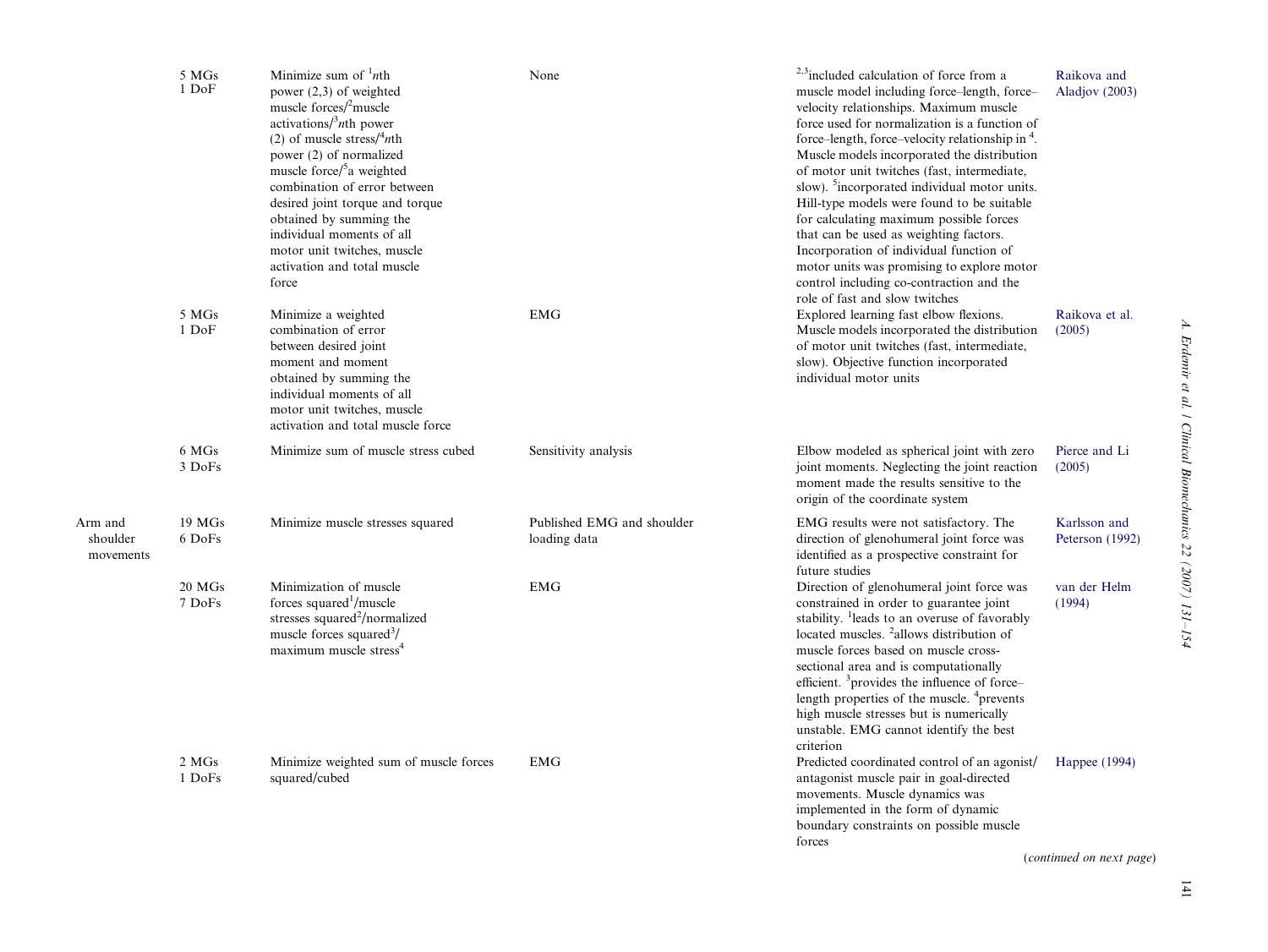Table 1 (continued)

| Activity | Model                     | Objective                                                                                                                            | Validation                                            | <b>Notes</b>                                                                                                                                                                                                                                                                                           | Reference                             |
|----------|---------------------------|--------------------------------------------------------------------------------------------------------------------------------------|-------------------------------------------------------|--------------------------------------------------------------------------------------------------------------------------------------------------------------------------------------------------------------------------------------------------------------------------------------------------------|---------------------------------------|
|          | $20$ MGs<br>7 DoFs        | Minimize metabolic cost (muscular energy<br>consumption)                                                                             | <b>EMG</b>                                            | Maximal fast goal-directed arm movements<br>in the sagittal plane. Direction of<br>glenohumeral joint was constrained for joint<br>stability. Muscle dynamics was implemented<br>in the form of dynamic boundary constraints                                                                           | Happee and van<br>der Helm (1995)     |
|          | $30$ MGs<br>8 DoFs        | Minimize sum of muscle forces squared                                                                                                | EMG                                                   | Load sharing patterns between shoulder<br>muscles during isometric flexion tasks                                                                                                                                                                                                                       | Nieminen et al.<br>(1995a)            |
|          | $30$ MGs<br>9 DoFs        | Maximize the endurance time of an activity<br>combined with minimization of muscle<br>forces squared                                 | EMG                                                   | Investigated fatiguing static contractions.<br>Model predicted order of fatigue<br>corresponded to EMG signals                                                                                                                                                                                         | Nieminen et al.<br>(1995b)            |
|          | $30$ MGs<br>8 DoFs        | Minimize ratio of current muscle stress and<br>time-dependent maximum muscle stress                                                  | None                                                  | Novel muscular synergy principle for<br>computing shoulder muscle load sharing.<br>Studied relation between muscle stiffness<br>requirement and muscle co-contraction level                                                                                                                            | Niemi et al. (1996)                   |
|          | 16 MGs<br>2 Joints        | Minimize sum of muscle forces squared/<br>muscle stresses squared/muscle stresses<br>cubed/normalized muscle force cubed/<br>fatigue | <b>EMG</b>                                            | Isometric joint loading of the arm. Muscle<br>coordination patterns highly depended on<br>the number of balanced DoFs at the elbow.<br>Influence of cost function on results were<br>minimal. Cost functions were adequate to<br>represent actual muscle activity at the wrist<br>but not at the elbow | Buchanan and<br><b>Shreeve</b> (1996) |
|          | $20$ MGs<br>7 DoFs        | Maximize hand force in a given direction<br>(linear programming)                                                                     | Comparison against measured maximum<br>pull strengths | Isometric arm loading during pulling at<br>maximal strength. An arm strength<br>prediction model based on individual muscle<br>strength was provided                                                                                                                                                   | Hughes et al.<br>(1999)               |
|          | $1313$ MGs<br>3 DoFs      | Minimize muscle stress squared                                                                                                       | Previously published muscle forces                    | Possible to identify muscular function in<br>relation to stages of wheelchair propulsion                                                                                                                                                                                                               | Lin et al. $(2004)$                   |
|          | $31$ MGs<br>Not specified | Minimize muscle stress                                                                                                               | None                                                  | Investigated the influence of tetraplegia and<br>paraplegia on glenoumeral joint and muscle<br>forces while using wheelchairs. Tetraplegic<br>subjects had significantly higher joint contact<br>forces                                                                                                | van Drongelen<br>et al. (2005)        |

MG: muscle group; DoF: degree of freedom. For studies not reporting number of DoFs, total number of joints or segments is shown.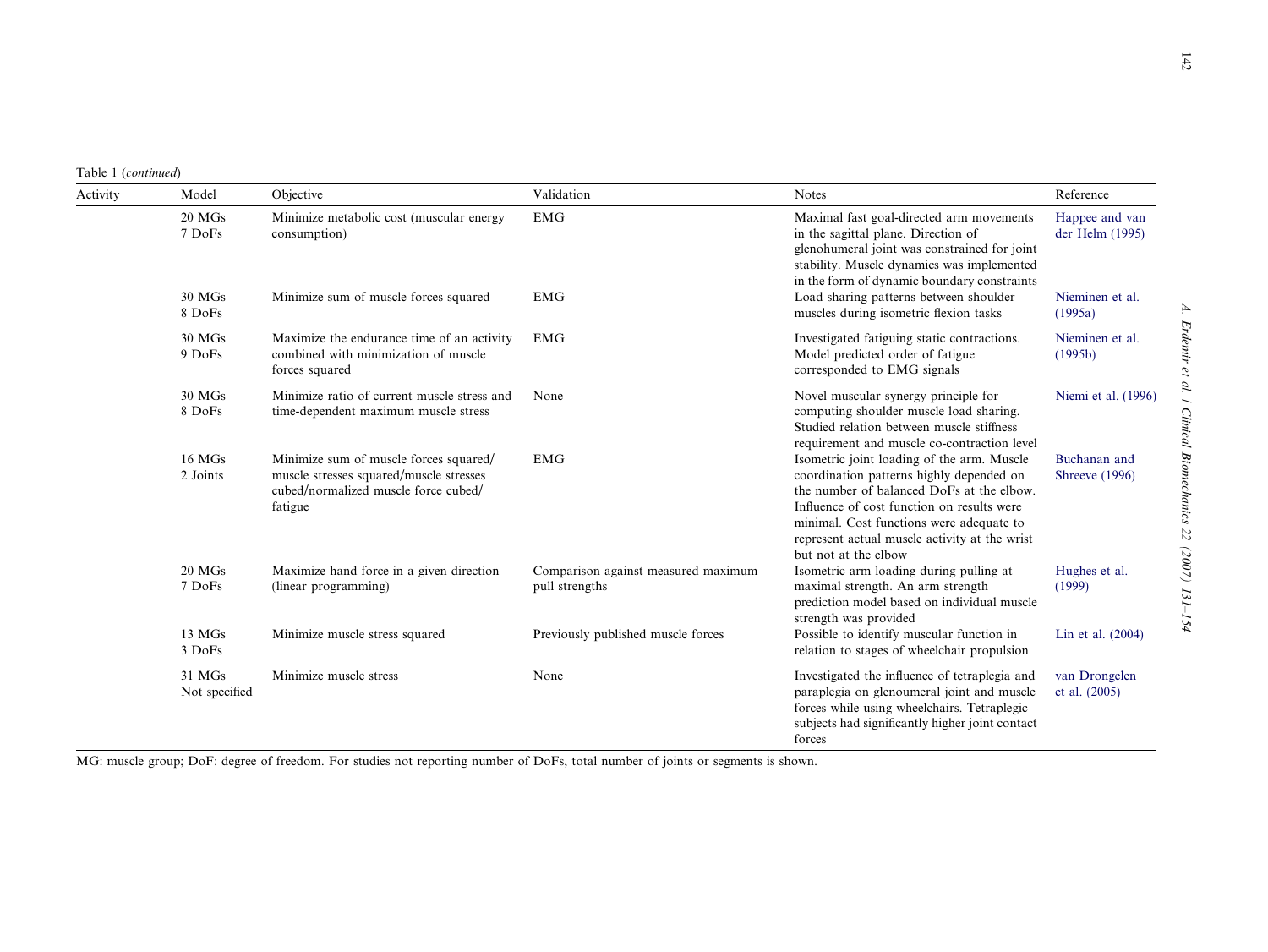into ergonomics design software (3D SSSP, University of Michigan, Ann Arbor, MI, USA). Inadequate kinematic models to represent the motion of interest ([Glitsch and](#page-20-0) [Baumann, 1997\)](#page-20-0), and inaccuracies of experimental data have been identified as weaknesses of the methodology.

Muscle force patterns are typically compared to EMG activity patterns to validate the results of the static optimization approach [\(Table 1](#page-5-0)). In many cases, similarities have been noted but controversy existed while predicting cocontraction of muscles ([Herzog and Binding, 1992; Herzog](#page-20-0) [and Binding, 1993; Herzog and Leonard, 1991; Hughes](#page-20-0) [et al., 1995\)](#page-20-0). Minimizing the sum of cubed muscle stresses as proposed by [Crowninshield and Brand \(1981\)](#page-20-0) to maximize endurance has been widely accepted for lower extremity analysis and used to predict muscle forces during walking regardless its formulation as a nonlinear optimization problem ([Table 1](#page-5-0)). For the investigation of muscular loading of the upper extremity, minimizing sum of squared muscle forces seems to be more common [\(Table 1](#page-5-0)). A variety of performance criteria based on muscle forces has also been tested and compared [\(Collins, 1995; Li et al., 1999\)](#page-20-0). The computational cost of the technique is small, which allowed sensitivity analyses to be performed in almost all studies [\(Table 1\)](#page-5-0).

## 3.2. Forward dynamics assisted data tracking

Another approach that exploits gait data to estimate muscle forces is forward dynamics assisted data tracking. Rather than solving the inverse dynamics problem (Eq. [\(6\)](#page-3-0)), an initial set of muscle activations are fed into a forward dynamics model of the musculoskeletal system (Eq. [\(5\)](#page-2-0)). The solution is compared against experimental data and the process is iterated by updating the muscle activations that best reproduce the experimental kinematics and in some cases kinetics, e.g. ground reaction forces, as depicted by the objective  $J$  ([Fig. 4B](#page-4-0), Eq. (8)). Muscle excitations are always limited to unity bound constraints (Eq. (8))

minimize  $J(q - q_{exp})$ subject to  $0 \le u \le 1$ . (8)

A typical cost function is  $J = ||q - q_{exp}||$ , i.e. least squares fitting of experimental kinematics. Measured external forces may also be included,  $J(q - q_{exp}, E - E_{exp})$ . The technique has been used in a variety of activities and particularly found its applications for high pace movements of sports biomechanics [\(Table 2](#page-13-0)). A common use has been to find a set of muscle activations that can reliably reproduce the movement pattern, and subsequently perturb parameters of the optimal solution to explore injury mechanisms [\(McLean et al., 2004; McLean et al., 2003\)](#page-21-0). This strategy is advantageous due to the more straightforward inclusion of muscle dynamics within the solution when compared to inverse dynamics-based static optimization ([Happee, 1994\)](#page-20-0). Although the dynamics of the muscle (activation and force generation properties) might not be influential for low pace movements, muscle force estimation for activities of high performance might benefit from this property of forward dynamics assisted data tracking.

Unlike the inverse dynamics case, kinematic data is incorporated within the forward dynamics model approach in a somewhat weak fashion, allowing muscle force estimations to be less sensitive to measurement errors in kinematic inputs. Regardless of these advantages, however, the technique is computationally involved due to multiple integrations to obtain optimal joint kinematics. Considering these facts, direct application of the forward dynamics assisted data tracking approach to the clinical setting may be difficult, where a rapid output response is often necessary. Recently an efficient technique was proposed to solve the tracking problem ([Thelen et al., 2003](#page-22-0)), which should result in muscle force estimates which are consistent with measured joint torques as well as with known muscle properties.

The forward dynamics methodology is commonly assessed by its performance while tracking experimental data ([Table 2](#page-13-0)). In a majority of the presented cases, the agreement between model predicted movements and kinematic measurements was good. Additional evaluation involved comparison of untracked experimental data (such as pedal forces by [Neptune and Hull \(1999\)](#page-21-0)) with model predictions. In terms of muscle forces, the validation was solely based on comparing EMG data with estimated muscle activation patterns [\(Table 2](#page-13-0)). It is possible that multiple solutions exist to track the same experimental data. Many investigators also explored minimization of a physiological variable, e.g. muscle stress ([Yamaguchi and Zajac, 1990\)](#page-22-0), in addition to the tracking error. This multi-objective criterion probably increased the tracking errors in favor of estimating muscular forces based on task objectives. The validity of such an approach and the extent of weighting in between these objectives are not yet known.

## 3.3. Optimal control strategies

Occasionally the experimental data might be incomplete or the movement related investigations require predictive simulations of the musculoskeletal system in novel situations for which no movement data are available. Under these circumstances, optimal control strategies that use forward dynamics are alternatives to solve for muscle excitations (and forces as by-products) during movements ([Pandy, 2001; Pandy et al., 1992](#page-21-0)). Given an initial set of muscle excitations, system equations are first solved in a forward dynamics fashion (Eq.  $(5)$ ). Then, the objective J of the movement and task related constraints  $h$ , e.g. static equilibrium at final time, are calculated ([Fig. 4C](#page-4-0), Eq.  $(9)$ ). The objective *J* can be a function of muscle force and kinematics, can be related to task performance, e.g. maximum height jumping, and it is usually represented in an integral form to introduce dependence on time history. Muscle excitations are always limited to unity bound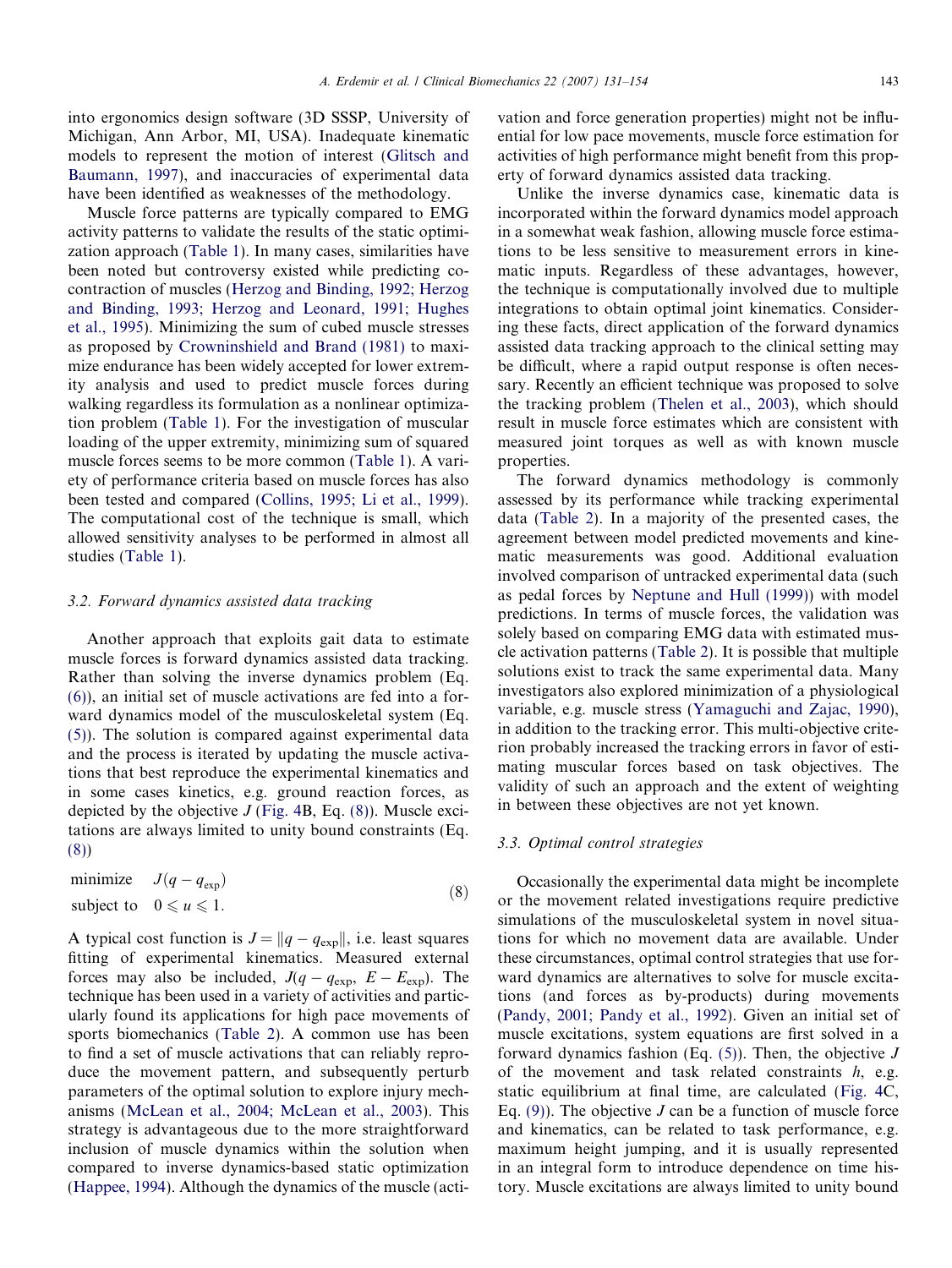<span id="page-13-0"></span>Table 2 Estimation of muscle activations using forward dynamics assisted data tracking

| Activity             | Model             | Objective                                                                                                                                                                                                                              | Validation                                                                                | <b>Notes</b>                                                                                                                                                                                                                                  | Reference                        |
|----------------------|-------------------|----------------------------------------------------------------------------------------------------------------------------------------------------------------------------------------------------------------------------------------|-------------------------------------------------------------------------------------------|-----------------------------------------------------------------------------------------------------------------------------------------------------------------------------------------------------------------------------------------------|----------------------------------|
| Walking              | 9 MGs<br>3 DoFs   | Minimize tracking error and metabolic energy<br>consumption                                                                                                                                                                            | Comparison with static<br>optimization, comparisons with<br>EMG estimates from literature | Swing phase only, continuous controls                                                                                                                                                                                                         | Davy and<br>Audu (1987)          |
|                      | 10 MGs<br>8 DoFs  | Minimize tracking error and sum of cubed muscle<br>stresses ( $\sim$ muscle fatigue)                                                                                                                                                   | Kinematics, GRF, EMG against<br>normative data in literature                              | Exploration of normal gait simulations as a baseline for<br>functional neuromuscular stimulation                                                                                                                                              | Yamaguchi<br>and Zajac<br>(1990) |
|                      | 9 MGs<br>9 DoFs   | Minimize kinematics and kinetics tracking error                                                                                                                                                                                        | Kinematics and kinetics, EMG                                                              | Followed by induced acceleration analysis to quantify<br>individual contributions of ankle plantar flexors to<br>support, forward progression and swing initiation,<br>controls modeled as a block pattern (onset, duration<br>and magnitude) | Neptune et al.<br>(2001)         |
| Cycling              | 15 MGs<br>2 DoFs  | Minimize tracking error in pedal forces <sup>1</sup> /crank torque <sup>2</sup> /<br>joint torques <sup>3</sup> /crank torque and pedal angle <sup>4</sup> /2 and $35$ /<br>1, 3 and $4^6/1$ , 3, 4 and timing of muscles <sup>7</sup> | Kinematics, kinetics, EMG                                                                 | Performance criteria of tracking all variables <sup>7</sup> provided<br>the best agreement, controls modeled as block pattern<br>with duration and magnitude                                                                                  | Neptune and<br>Hull (1998)       |
|                      | 15 MGs<br>2 DoFs  | Minimize tracking error in kinematic and kinetic data<br>and timing of muscles                                                                                                                                                         | Pedal forces and crank torque                                                             | Preferred cycling rate selection in endurance cycling<br>based on neuromuscular quantities (e.g. muscle stress,<br>endurance), controls modeled as block pattern with<br>duration and magnitude                                               | Neptune and<br>Hull (1999)       |
|                      | 9 MGs<br>2 DoFs   | Minimize tracking error in pedal forces, crank torque,<br>joint torques                                                                                                                                                                | Pedal forces                                                                              | Comparison of optimization algorithms, controls<br>modeled as block pattern with duration and magnitude                                                                                                                                       | Neptune<br>(1999)                |
| Jumping              | 9 MGs<br>3 DoFs   | Minimize tracking error and neuromuscular values of<br>muscle excitations                                                                                                                                                              | Kinematics, EMG                                                                           | One-legged jump; controls approximated by<br>polynomials                                                                                                                                                                                      | Spagele et al.<br>(1999)         |
| Running              | 14 MGs<br>20 DoFs | Minimize tracking error in segment kinematics and<br><b>GRF</b>                                                                                                                                                                        | Joint kinematics, GRF, EMG                                                                | Stance phase of heel-toe running, controls modeled as<br>block pattern with duration and magnitude                                                                                                                                            | Neptune et al.<br>(2000)         |
| Side<br>stepping     | 11 MGs<br>12 DoFs | Minimize tracking error in kinematics and GRF                                                                                                                                                                                          | Joint angles, vertical GRF, muscle<br>activation comparisons with<br>literature           | Prediction of knee joint loading; perturbation to<br>simulation inputs to model subject variability and<br>evaluate potentially hazardous knee joint loading,<br>linear interpolation of controls                                             | McLean et al.<br>(2003)          |
| Landing in<br>skiing | 8 MGs<br>6 DoFs   | Minimize tracking error in kinematics                                                                                                                                                                                                  | Joint angles                                                                              | Injury simulation by muscular over stimulation with<br>respect to optimal solution, constant controls during<br>the entire movement                                                                                                           | Gerritsen et al.<br>(1996)       |

Muscle forces are by products of the solution technique. MG: muscle group; DoF: degree of freedom.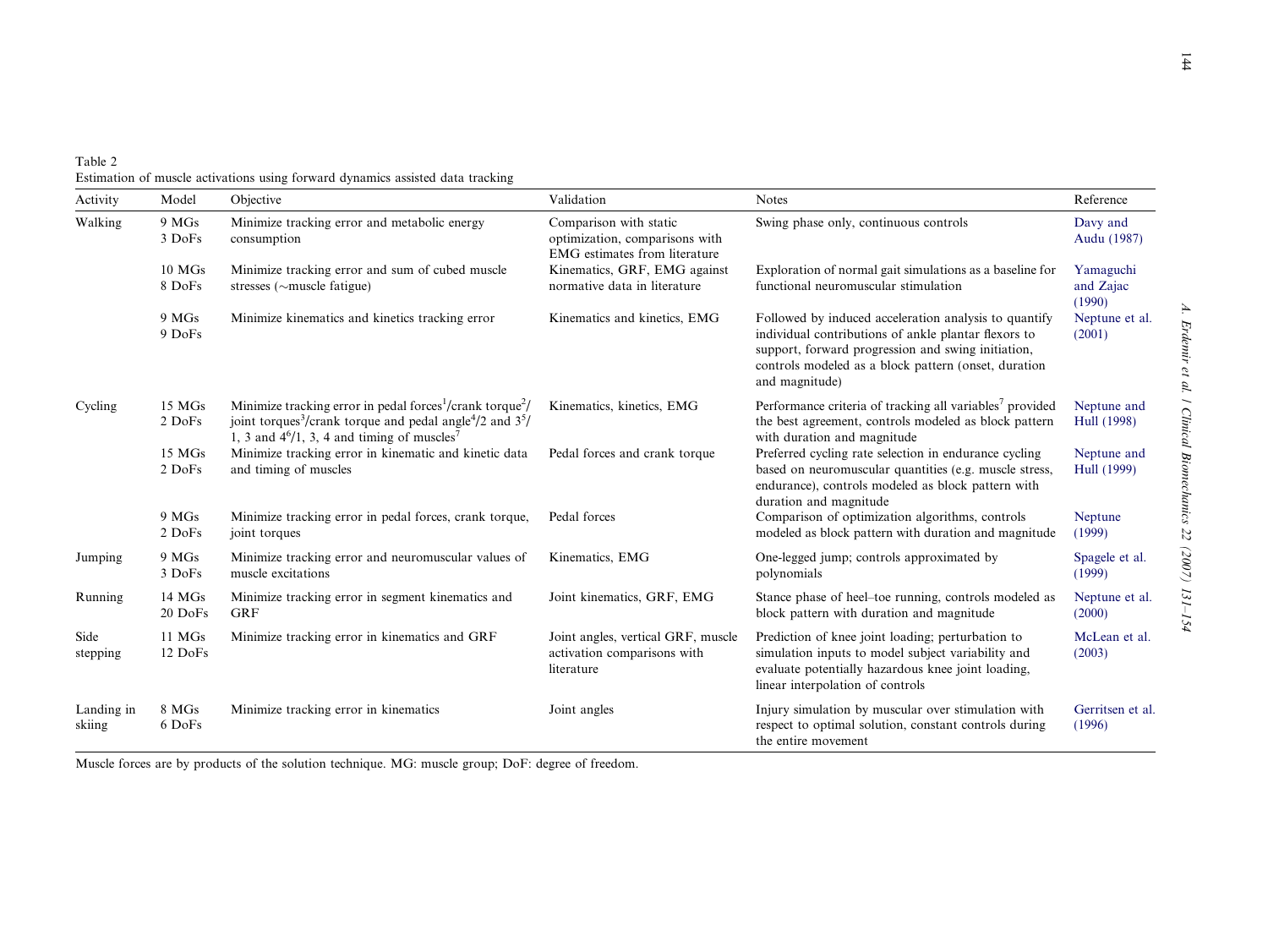<span id="page-14-0"></span>constraints (Eq. (9)). The process is iterated until an optimal set of muscle excitation patterns is found that minimizes the objective and satisfies the constraints (Eq. (9))

minimize 
$$
J(F_{\text{MT}}, q)
$$
  
subject to  $0 \le u \le 1$ ,  
 $h(q) = 0$ . (9)

Optimal control approaches have been used to investigate muscular function during the activities of daily living such as walking and sit-to-stand, under more physically demanding tasks like jumping and running and for goaldirected movements of the upper limb ([Table 3](#page-15-0)). The technique allows for changes in motion and adaptations at the muscular control level following alterations in the system. This major advantage can lead to predictive simulations to assess changes in control of muscles and muscle forces as a result of therapeutic interventions, surgery and rehabilitation (e.g., plantar fasciotomy by [Erdemir and Piazza](#page-20-0)  $(2004)$ ).

Muscle activations and movements predicted by the optimal control strategies are usually evaluated by comparisons to joint kinematics data, ground reaction forces and EMG data ([Pandy, 2001\)](#page-21-0). In most of the cases, the model predictions are qualitatively in agreement with measured data. However, the selection of an objective function can still be controversial; the criterion is clear for movements that aim for optimal performance (e.g. maximal height jumping) but for other activities (that rely on physiological function) such as walking at different speeds and non-ballistic movements, this selection relies on the investigators' preference. It is possible that different objective functions lead to similar movement patterns and muscle forces ([Pandy et al., 1995\)](#page-22-0). Testing multiple criteria, however, is not always feasible, particularly due to excessive computation time. Computational complexity and implementation difficulties also prohibit the routine use of this technique in clinical settings and limit its use to research environments.

#### 3.4. Alternative strategies

Inaccuracies of inverse dynamics analysis and high computational cost associated with multiple forward dynamics simulations have directed many investigators to search for alternative strategies to estimate muscle forces. This section highlights some of these studies which preferred including EMG data into calculations rather than using the information solely for validation purposes, as well as studies that focused on combining methodologies or fine-tuning algorithms to speed up the solution process.

Using prescribed muscle activations (e.g. maximal activation), a single forward dynamics simulation provides the joint movements and muscle forces. Such an approach was particularly common to investigate jaw mechanics ([Koolstra and van Eijden, 1997; Koolstra and van Eijden,](#page-21-0) [2005; Langenbach and Hannam, 1999\)](#page-21-0). Muscle activations can be prescribed in an educated manner by directly incorporating EMG data into an EMG-driven forward dynamics model, as pioneered by [Hof and van den Berg \(1981\).](#page-20-0) The approach was also used to investigate elbow motion ([Koo and Mak, 2005](#page-21-0)) and knee movements during the swing phase of walking ([Piazza and Delp, 1996](#page-22-0)) and a step-up task [\(Piazza and Delp, 2001](#page-22-0)). The analysis is commonly performed by prescribing the trajectory of some joint angles, e.g. hip and ankle, and predict the remaining from the EMG-driven forward dynamics, e.g. knee movements ([Piazza and Delp, 1996; Piazza and Delp, 2001\)](#page-22-0). It is likely that the muscle forces predicted via such approaches suffered from inaccuracies of the muscle model parameters and the processing of the EMG.

EMG data have also been used in combination with the inverse dynamics approach to estimate muscle forces across a series of joints. This process usually involves the calibration of musculoskeletal models and adjusting of muscular gains by minimizing the difference between measured joint torques and those calculated by the EMG-driven model (e.g., [Amarantini and Martin \(2004\)](#page-19-0)). The methodology was particularly popular to estimate muscle and joint forces during spinal loading ([Cromwell et al., 1989; Cho](#page-20-0)[lewicki and McGill, 1994; Cholewicki et al., 1995; Cholew](#page-20-0)[icki and McGill, 1996; Granata and Marras, 1995;](#page-20-0) [Nussbaum and Chaffin, 1998; Thelen et al., 1994; van](#page-20-0) [Dieen et al., 2003; Marras et al., 1999](#page-20-0)). It has also been used for muscle force prediction during arm movements ([Manal et al., 2002; Langenderfer et al., 2005; Soechting](#page-21-0) [and Flanders, 1997](#page-21-0)), isometric tasks of the elbow ([Manal](#page-21-0) [and Buchanan, 2003; Wang and Buchanan, 2002](#page-21-0)) and the wrist [\(Buchanan et al., 1993\)](#page-20-0). Utilization of the method for the lower extremity included walking [\(Amarantini](#page-19-0) [and Martin, 2004\)](#page-19-0) and running [\(Lloyd and Besier, 2003\)](#page-21-0). These studies usually required additional experimentation to obtain the relationship between isometric EMG and joint torque, e.g. ''isometric calibration'' by maximal isometric effort testing, isometric knee flexion and extension contractions at 20–80% of maximum voluntary contraction with increments of 20% ([Amarantini and Martin, 2004\)](#page-19-0). The influence of EMG processing on the estimation of joint moment under dynamic conditions was addressed in detail ([Amarantini and Martin, 2004\)](#page-19-0), support for linear EMG to muscle force processing was provided ([Raschke and Chaf](#page-22-0)[fin, 1996\)](#page-22-0), and novel approaches including processing using neural networks were also proposed [\(Wang and Buchanan,](#page-22-0) [2002](#page-22-0)). [Gagnon et al. \(2001\)](#page-20-0) compared the ability of EMGbased methods and inverse dynamics-based static optimization to predict spinal loads and trunk muscle forces. Although spinal compression was similar among the approaches, only EMG-based methods detected individual trunk muscle strategies.

Static optimization has also been implemented with forward dynamics. [Koolstra and van Eijden \(2001\)](#page-21-0) predicted jaw trajectory and muscle forces during goal-directed movements of the jaw, by finding a rest force that maximizes the movement to the desired position at each step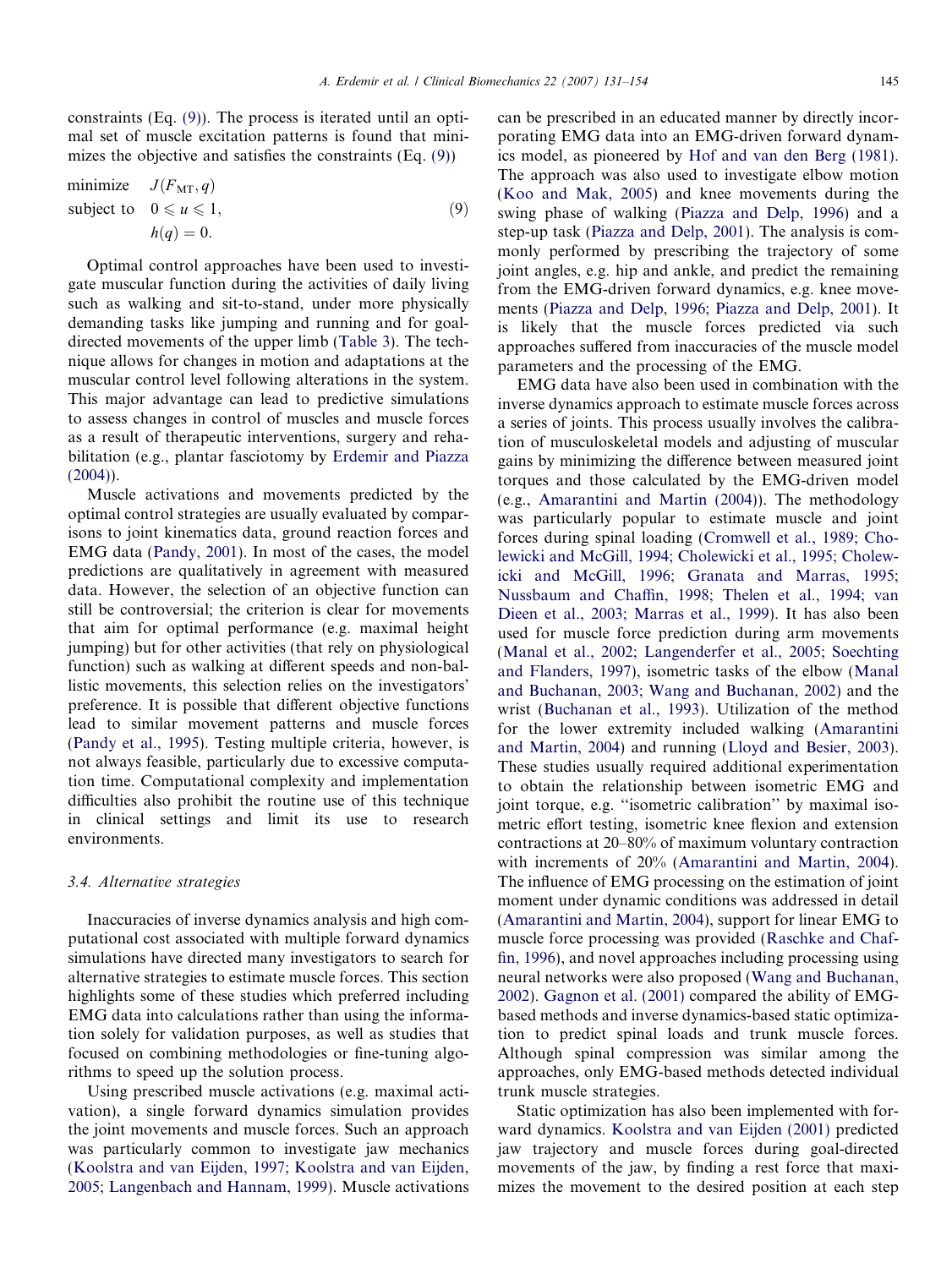<span id="page-15-0"></span>Table 3 Estimation of muscle activations using optimal control strategies

| Activity               | Model                       | Objective                                                                                                                                  | Constraints                                                                  | Validation                                                  | <b>Notes</b>                                                                                                                 | Reference                     |
|------------------------|-----------------------------|--------------------------------------------------------------------------------------------------------------------------------------------|------------------------------------------------------------------------------|-------------------------------------------------------------|------------------------------------------------------------------------------------------------------------------------------|-------------------------------|
| Walking                | 54 MGs<br>23 DoFs           | Minimization of metabolic energy<br>expenditure per unit distance traveled                                                                 | Bilateral symmetry,<br>fixed final time,<br>temporal symmetry                | Kinematics, GRF,<br><b>EMG</b>                              | Linear interpolation of controls                                                                                             | Anderson and<br>Pandy (2001b) |
| Jumping                | 8 MGs<br>4 DoFs             | Maximum height                                                                                                                             | Bilateral symmetry                                                           | Jump height, lift-<br>off time,<br>qualitative              | Bang-bang (on-off) controls                                                                                                  | Pandy et al.<br>(1990)        |
|                        | 8 MGs<br>4 DoFs             | Maximum height                                                                                                                             | Bilateral symmetry                                                           | comparisons<br>Kinematics, GRF,<br><b>EMG</b>               | Bang-bang (on-off) controls                                                                                                  | Pandy and Zajac<br>(1991)     |
|                        | 8 MGs<br>4 DoFs             | Maximum height                                                                                                                             | Bilateral symmetry                                                           | Kinematics, GRF,<br><b>EMG</b>                              | Linear interpolation of controls                                                                                             | Pandy et al.<br>(1992)        |
|                        | 54 MGs<br>23 DoFs           | Maximum height                                                                                                                             | Bilateral symmetry                                                           | Kinematics, GRF,<br><b>EMG</b>                              | Linear interpolation of controls                                                                                             | Anderson and<br>Pandy (1999)  |
|                        | 6 MGs                       | Maximum height                                                                                                                             | Bilateral symmetry                                                           | Joint kinematics                                            | Controls were defined by time onset of maximal                                                                               | <b>Bobbert</b> (2001)         |
|                        | 3 DoFs<br>20 DoFs<br>32 MGs | Maximum height                                                                                                                             | Bilateral symmetry                                                           | None                                                        | activation<br>Controls modeled as a series of step function with<br>constant duration. Investigated counter<br>movement jump | Nagano et al.<br>(2005)       |
| Cycling                | 15 MGs<br>3 DoFs            | Maximize crank progress (speed)                                                                                                            | Bilateral symmetry                                                           | Crank kinematics,<br>crank forces,<br><b>EMG</b>            | Bang-bang (on-off controls)                                                                                                  | Raasch et al.<br>(1997)       |
|                        | 15 MGs<br>2 DoFs            | Minimize summed integrated muscle<br>activation and average endurance                                                                      | Bilateral symmetry,<br>average pedaling rate of<br>90 rpm                    | Pedal forces and<br>crank torque                            | Controls modeled as block pattern with duration<br>and magnitude                                                             | Neptune and<br>Hull (1999)    |
| Posture                | $10$ MGs<br>3 DoFs          | Minimize sum of squared derivatives of<br>adimensional muscle forces ( $\sim$ minimize jerk<br>or maximize smoothness)                     | Final limb angles and<br>angular velocities set to<br>zero                   | None                                                        | Linear interpolation of controls (small time steps)                                                                          | Menegaldo et al.<br>(2003)    |
| Rising on toes         | 6 MGs<br>6 DoFs             | Minimize squared muscle stress                                                                                                             | Bilateral symmetry,<br>fixed final time, static<br>equilibrium at final time | Pelvis kinematics,<br>GRF, EMG                              | Linear interpolation of controls                                                                                             | Erdemir and<br>Piazza (2004)  |
| Rising from a<br>chair | 8 MGs<br>3 DoFs             | Minimize squared muscle stress (normalized<br>muscle force)/minimize squared time<br>derivative of normalized muscle force/<br>combination | Bilateral symmetry,<br>static equilibrium at<br>final time                   | Vertical GRF and<br>seat forces, EMG                        | Linear interpolation of controls; better<br>performance of combined criterion                                                | Pandy et al.<br>(1995)        |
| Kicking                | 5 MGs<br>2 DoFs             | Minimum time kicking                                                                                                                       | Constant final hip and<br>knee angle and zero<br>knee angular velocity       | Comparison of<br>results from<br>different muscle<br>models | Continuous controls                                                                                                          | Audu and Davy<br>(1985)       |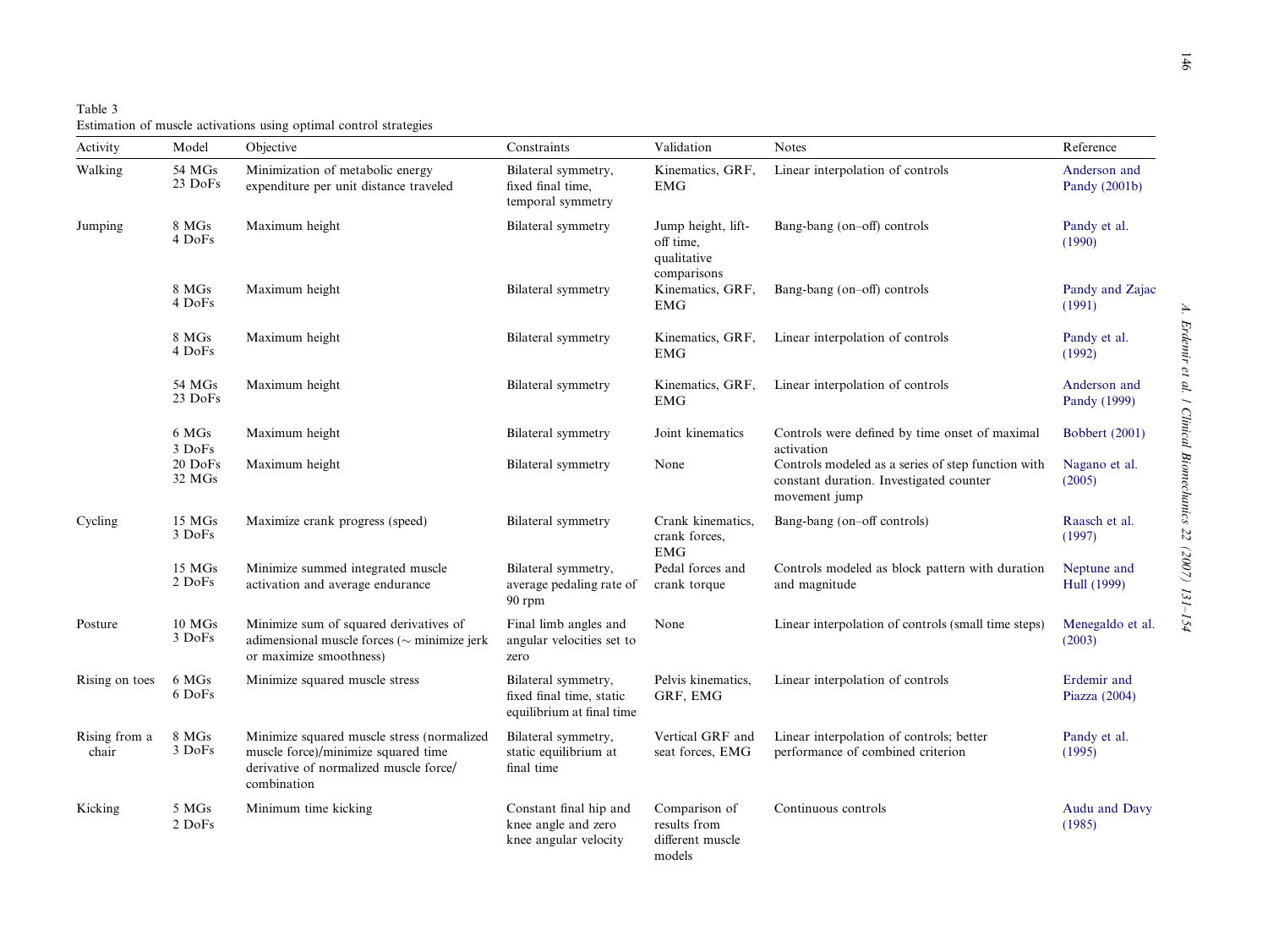| movements<br>Arm | 2 DoFs<br>$3\overline{M}$ Gs | Minimize displacements/static muscular<br>activations/reflexive muscle activations                 |                                                                          | End-point<br>dynamics                              | Arm posture; linearized model; constant controls Schouten et al.                                                                                                             | (2001)                          |
|------------------|------------------------------|----------------------------------------------------------------------------------------------------|--------------------------------------------------------------------------|----------------------------------------------------|------------------------------------------------------------------------------------------------------------------------------------------------------------------------------|---------------------------------|
|                  | $6\,\mathrm{MGs}$<br>1DoF    | <i>Force</i><br>Minimize muscle force change/hand<br>change/both                                   | Fixed final time, initial<br>conditions set equal to<br>final conditions | EMG, crank and<br>joint kinematics,<br>hand forces | Arm movements for crank rotation. Muscle forces<br>were direct unknowns, no muscle dynamics.<br>Combined criterion was proposed for the<br>constrained movements of the hand | Ohta et al.<br>(2004)           |
| Elbow flexion    | 2 <b>MoFs</b>                | Minimum time ballistic movement                                                                    | Static equilibrium at<br>end points                                      | Kinematics, EMG                                    | Ballistic elbow movements. Linear interpolation<br>of controls                                                                                                               | Gonzalez et al.<br>(1996, 1999) |
|                  | $2$ MGs<br>1DoF              | Minimize time derivative of isometric force<br>squared                                             | Fixed final time, final<br>time boundary<br>conditions                   | EMG, hand<br>velocity                              | Controls calculated by classical optimal control<br>theory. Also provided a 4 MGs, 2 DoFs arm<br>model                                                                       | Kashima et al.<br>(2000)        |
|                  |                              | Muscle forces are by products of the solution technique. MG: muscle group; DoF: degree of freedom. |                                                                          |                                                    |                                                                                                                                                                              |                                 |

of forward dynamics integration. Formulations of static optimization coupled with forward dynamics has also been provided to minimize tracking error of movements [\(Yam](#page-22-0)[aguchi et al., 1995; Thelen et al., 2003\)](#page-22-0). In these protocols, a single forward dynamics simulation is performed, thereby avoiding the time consuming process associated with standard forward dynamics assisted data tracking. [Yamaguchi](#page-22-0) [et al. \(1995\)](#page-22-0) calculated muscle forces during arm movements by minimizing the sum of the cubed muscle stresses ([Crowninshield and Brand, 1981\)](#page-20-0) at each instant in time, while achieving muscle-induced accelerations that produced a desired trajectory. [Thelen et al. \(2003\)](#page-22-0) implemented static optimization into a feedback control system to minimize tracking errors in joint kinematics during cycling by minimizing the sum of the squared muscle activations at each step of the forward dynamic solution. Sensitivity of results on the selection of objective function while using these cost-effective tracking algorithms has not been addressed yet.

# 3.5. Validation

Studies of muscle force predictions usually compare muscle loading or activation patterns against EMG data as an estimate of validity ([Tables 1–3](#page-5-0)). Although evaluating the temporal characteristics and intensity of muscle firing during a movement is useful, such comparisons cannot verify the magnitude of the calculated muscle force. Fortunately, alternative and more advanced analyses exist, which incorporate the quantification of muscle force sensitivity on modeling parameters and comparisons of muscle forces against direct measurements of tendon loading.

Some critical model parameters are associated with the force generation properties of the muscle. Maximum isometric force and physiological cross-sectional area of muscles have been shown to affect the magnitude of muscle force estimates, particularly during inverse dynamics-based static optimization ([Brand et al., 1986](#page-20-0)). Force–length, force–velocity properties and activation dynamics can have significant effects when using forward dynamics assisted data tracking or optimal control solutions [\(Audu and](#page-19-0) [Davy, 1985\)](#page-19-0). Also important, as noted earlier, are the origin, insertion, and path of muscles relative to the skeleton. These variables determine the moment arms for each muscle; an increased moment arm would result in a decreased muscle force estimate while producing the same moment at a given joint ([Raikova and Prilutsky, 2001](#page-22-0)).

Descriptions of joint mechanics also have impacts on the distribution of muscular forces. A variety of joint types are available for modeling, from simple hinge joints to the three-dimensional spherical joints. The joint type defines the constraints of movements and has been found to influence muscle force calculations ([Buchanan and Shreeve,](#page-20-0) [1996; Glitsch and Baumann, 1997](#page-20-0)). For example, in a spherical joint, all joint torques need to be balanced by muscular moments, whereas for a hinge joint, out of plane torques are balanced by reaction torques at the joint.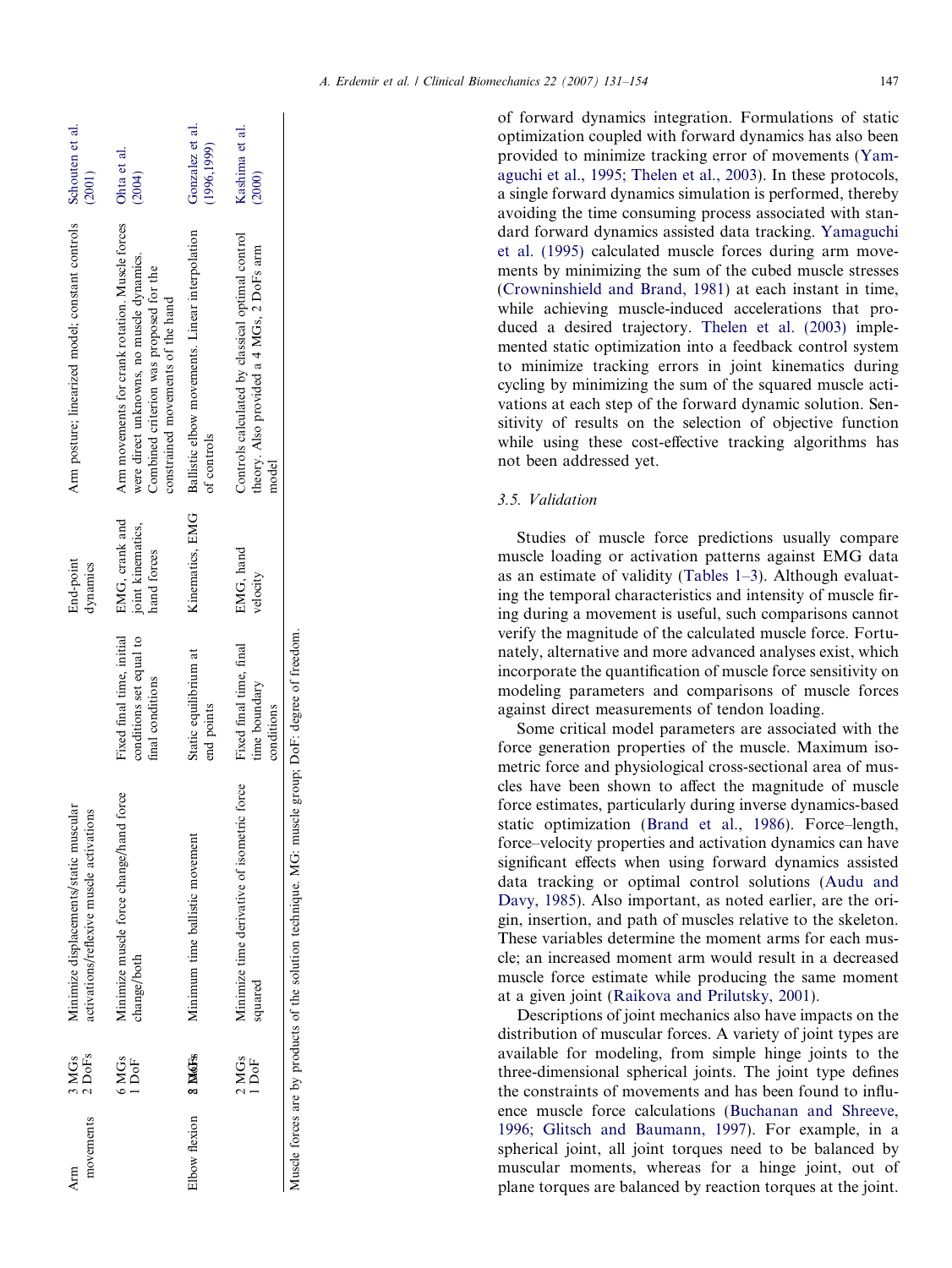<span id="page-17-0"></span>Consequently, muscle forces can be overestimated when the physiological joint constraints are not imposed, e.g. modeling the ankle joint as a spherical joint [\(Burdett,](#page-20-0) [1982\)](#page-20-0). Related to kinematics, a two-dimensional musculoskeletal model will give different results than a three-dimensional model as a result of enforcing joint movements, which are naturally three-dimensional, to be in a plane [\(Glitsch and Baumann, 1997](#page-20-0)). A recent study also illustrated the dependence of muscle force estimations on coordinate system definitions [\(Pierce and Li, 2005](#page-22-0)).

Among simulation parameters, selection of the objective function might have an effect on the prediction of muscle forces. Multiple physiological criteria have been tested while calculating muscular loading using inverse dynamics-based static optimization ([Table 1\)](#page-5-0). Although a wide variety of these objective functions resulted in similar muscle forces, some seemed to work better depending on the movement pattern under investigation (e.g. [Crowninshield](#page-20-0) [and Brand \(1981\)](#page-20-0)), and when predicting co-activation of muscles ([Forster et al., 2004; Li et al., 1999; Hughes](#page-20-0) [et al., 1995\)](#page-20-0). Objective function definition is clear for forward dynamics assisted data tracking. Further, models incorporating tracking of both kinematic and kinetic variables (e.g. external forces) were less erroneous than those including kinematic variables only [\(Neptune and Hull,](#page-21-0) [1998\)](#page-21-0). Identification of a performance criterion is critical in optimal control simulations as a result of the generated movement depending on that criterion as well as the constraints of the task. The movement patterns are supplied in inverse dynamics-based static optimization and forward dynamics assisted data tracking. [Pandy et al. \(1995\)](#page-22-0) have shown that similar movement patterns can be obtained using optimal control simulations with different objective functions while investigating non-ballistic activities, but the muscle activation patterns might be different.

Accuracy of the experimental data used within the model is paramount for accurate muscle force estimations. Errors in joint kinematics and calculated joint torques for example, are known to significantly alter modeled muscle force magnitudes, particularly when the calculations are done using inverse dynamics and static optimization [\(Li](#page-21-0) [et al., 1999; Glitsch and Baumann, 1997\)](#page-21-0). [Anderson and](#page-19-0) [Pandy \(2001a\)](#page-19-0) illustrated that it is possible to predict similar muscle forces and joint reaction forces for walking using the inverse dynamics-based static optimization approach and the optimal control simulation approach. They used the joint kinematics and torques calculated from the forward dynamics simulation of the optimal control problem as input to the inverse dynamics-based static optimization. The consistency observed in these muscle force predictions suggests that if experimental accuracy can be improved, then resultant muscle forces might not depend on the simulation characteristics.

Direct validation of predicted muscle forces is possible by comparing them against the tendon forces measured experimentally. Typically, direct validations are limited to simple musculoskeletal models, e.g. with one or two degrees of freedom ([Binding et al., 2000](#page-19-0)), and tendon force measurements are performed on animals by surgical implantation of tendon force measurement devices [\(Herzog](#page-20-0) [and Leonard, 1991; Landjerit et al., 1988](#page-20-0)). Nonetheless, the results of these studies can be used to assess the validity of objective functions used in inverse dynamics-based static optimization and the load sharing between synergistic muscles [\(Binding et al., 2000\)](#page-19-0). Validation data for pathological conditions however do not currently exist and unfortunately, direct validation in humans using current in vivo tendon force transducers is limited. The devices are invasive ([Ravary et al., 2004; Fleming and Beynnon, 2004\)](#page-22-0), can only be placed on extrinsic tendons (e.g., the Achilles tendon by [Komi et al. \(1992\)\)](#page-21-0) or used in the operation room during surgery [\(Dennerlein et al., 1998; Dennerlein](#page-20-0) [et al., 1999; Dennerlein, 2005; Schuind et al., 1992](#page-20-0)), possess measurement errors inherent to transducer design [\(Ravary](#page-22-0) [et al., 2004\)](#page-22-0), and transducer calibration remains a largely unsolved problem. In large-scale musculoskeletal models, validity of muscle force estimates has been assessed indirectly by comparing measured joint reaction forces against those predicted by modeling. [Brand et al. \(1994\)](#page-19-0) compared hip forces predicted by a musculoskeletal model to direct measurements from an instrumented hip implant. They reported that muscle forces were apparently overestimated due to the lack of realistic wrapping of muscle paths around the hip joint, making moment arms smaller than they should have been.

#### 4. Induced acceleration analysis

The effect of muscular loading on joint kinematics is clear for uniarticular muscles and for simple movements. However, the influence of individual muscle forces on kinematics may not be identified easily when the movement pattern is complicated and contains musculoskeletal coupling and the involvement of multiple muscles and joints, e.g. walking. Induced acceleration analysis (IAA) provides a platform to establish the link between an isolated change in a muscle force and the corresponding changes in the movement. The induced accelerations of muscle  $j$  is defined as the contribution of muscle  $j$  to all system accelerations:

$$
IAA_j = M(q)^{-1}R^{(j)}(q)F_{MT_j}
$$
\n(10)

where  $R^{(i)}(q)$  is the *i*th column of the muscular moment arm matrix  $R(q)$ . [Zajac and Gordon \(1989\)](#page-23-0) showed that the elements of the matrix  $M(q)^{-1}R^{(j)}(q)$  in Eq. (10) are non-zero. This implies that each muscle contributes to motion of all joints. This ''coupled dynamics'' representation can explain some of the counterintuitive functions of biarticular muscles, such as the gastrocnemius functioning as knee extensor for specific conditions [\(Zajac and Gordon, 1989\)](#page-23-0). Usually, the analysis is based on forward dynamics solutions obtained through data tracking or by optimal control [\(Anderson and Pandy, 2003; Neptune et al., 2001; Zajac](#page-19-0) [et al., 2003](#page-19-0)). However, data can also be entered directly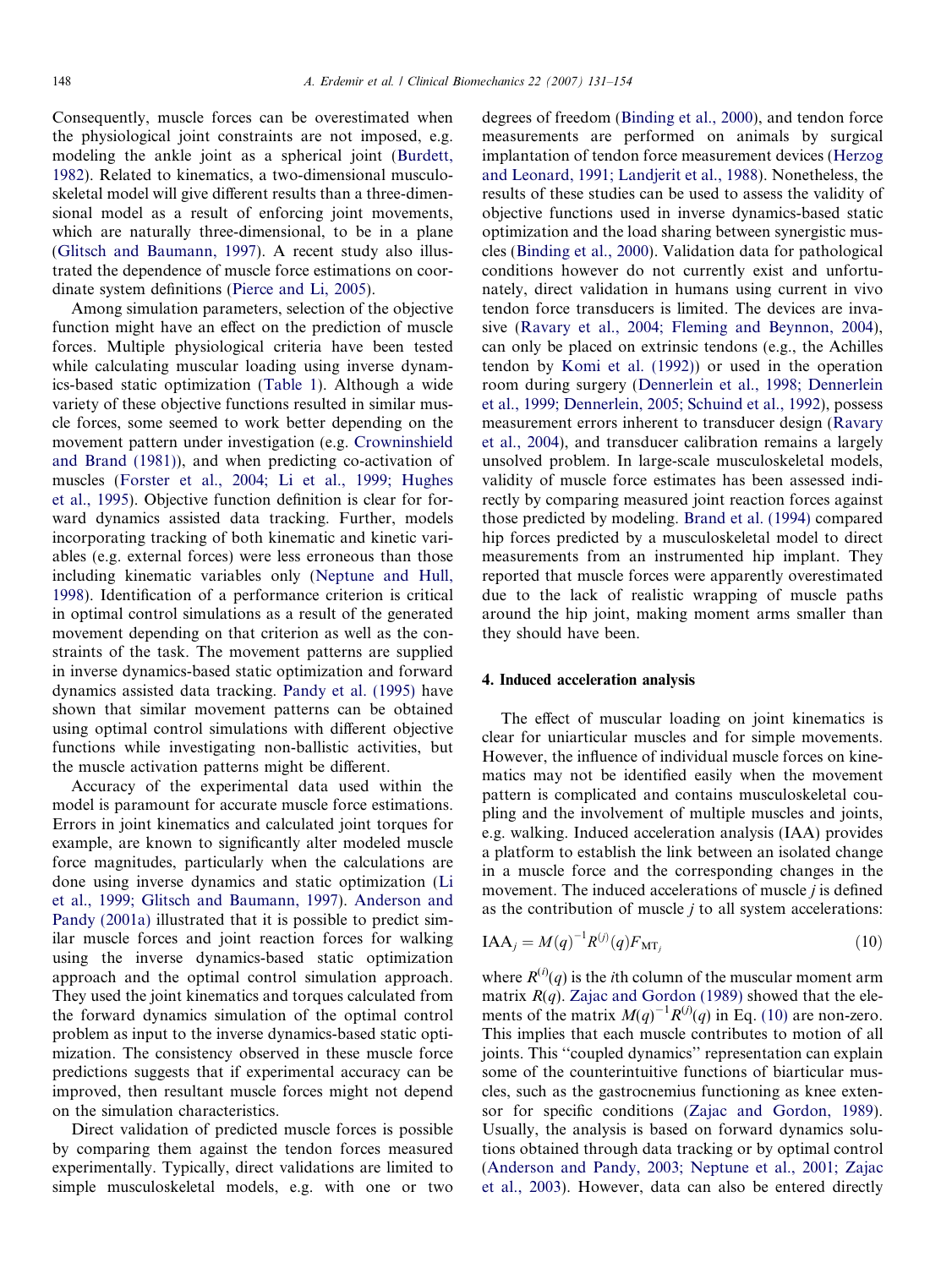into Eq. [\(10\)](#page-17-0) through the measured kinematics  $(q(t))$ . If the musculoskeletal model includes contact with the ground, special care is needed to avoid incorrect results ([Neptune](#page-21-0) [et al., 2001; Kepple et al., 1997](#page-21-0)).

A common IAA variable is the trunk acceleration. Its vertical component provides the contribution of individual muscles to keep the trunk supported during locomotion; the horizontal component gives a measure of contribution to forward progression [\(Neptune et al., 2001\)](#page-21-0). IAA has also been presented in the form of induced position or velocity analysis. In that case, a small time-step integration of Eq. [\(10\)](#page-17-0) is needed to quantify the influence of an individual muscle on the kinematic variable of interest; for example, knee flexion [\(Anderson et al., 2004](#page-19-0)) and knee flexion velocity [\(Goldberg et al., 2004\)](#page-20-0). Vertical ground reaction force has also been used to implicitly evaluate the contribution of each muscle to support the body center of mass [\(Ander](#page-19-0)[son and Pandy, 2003](#page-19-0)).

#### 5. Recommendations for clinical applications

The ability to obtain quantitative estimates of muscle forces during movement has significant clinical potential, which has not yet been realized. Before considering such clinical applications, it is important to balance the potential usefulness of this approach against its limitations.

Clinical estimation of muscle forces can be compared to the more traditional techniques of EMG and inverse dynamics (quantification of joint moments). While EMG is a direct measurement of individual muscle activity, the magnitude of the signal is affected by electrode placement and tissue conductivity [\(De Luca, 1997](#page-20-0)), which makes it difficult to use EMG as an indicator of muscle force when comparing between patients and control subjects, or between testing sessions such as before and after treatment ([Clark et al., in press\)](#page-20-0). Surface EMG is only applicable to superficial muscles. Intramuscular EMG does not have this limitation but is even less correlated to muscle force, limiting its use to studying the timing of muscle activity. Inverse dynamic analysis is well established but it only provides an estimate of the total joint torques produced by all muscles that cross a joint. Interpretation of joint torques often involves a decision process about which muscles could be responsible for the observed results. This interpretation is typically done for one joint at a time, and can be incorrect unless the clinician has a good understanding of functional anatomy and is experienced in combining the joint torques of the entire limb and possible contributions from each muscle. For instance, if a knee extensor moment is small, this is usually attributed to an abnormally small quadriceps force ([Berchuck et al., 1990\)](#page-19-0). An equally plausible interpretation, however, is that the hamstrings force is abnormally large. One would have to examine the hip extensor moment to resolve the ambiguity, but even then, this is not straightforward because the hamstrings are not the only muscles contributing to the hip joint torque. Any technique which estimates individual muscle forces, such as those reviewed in this article, automatically includes all these considerations. Therefore, we recommend that estimation of muscle forces should be considered if the clinical question requires an interpretation in terms of individual muscle forces, and when a useful interpretation cannot be obtained from joint torques or EMG. Typically this would be the case when the clinical problem involves co-contraction of antagonistic muscles and a case-control or longitudinal study design where EMG is not applicable. Muscular co-contraction is important in injury prevention and rehabilitation [\(Hurd](#page-21-0) [et al., 2006](#page-21-0)) and in applications where articular forces must be estimated [\(Crowninshield et al., 1978\)](#page-20-0). On the other hand, if the clinical question can be answered with EMG or joint torques alone, we recommend pursuing that path, rather than introducing the additional complexity and uncertainty of estimating individual muscle forces.

Once a specific clinical need for estimating muscle forces has been established, the clinical potential must be balanced against the many limitations of the methodology. First, there are currently no user-friendly software systems that allow estimation of muscle forces from kinesiological data. Vendors of data acquisition systems typically provide software to evaluate joint angles and joint torques, which still require significant post-processing in order to obtain muscle forces. In the above review, we have pointed out the importance of using a model with the appropriate number of degrees of freedom in order to avoid overestimation of muscle forces. This means that the standard 3D joint torques are not necessarily a good starting point. We refer to [Table 1](#page-5-0) for guidance on the design of appropriate models and algorithms for the various subsystems in the body. The lack of software means that clinical researchers will likely require help from programmers, but also scientific input into the design of the mechanical models. Second, there is a need for preliminary research to establish and validate a suitable method for estimating muscle forces in each particular application. Previous research [\(Table 1](#page-5-0)) has quantified sensitivity of muscle force estimations and resulted in qualitative or semi-quantitative (EMG-based) validations for specific muscles, specific movements, and mostly in healthy populations. In addition, most optimization algorithms are based on the notion that muscles are coordinated according to a minimal effort principle. In a patient with pain, muscle coordination may be guided more by the desire to avoid mechanical stress on the painful tissue. In a patient with a neurological disorder, muscle coordination may be affected by spasticity or paralysis, which would no longer allow the central nervous system to use a minimal energy principle. Nevertheless, estimates may still be adequate if muscle forces predictions are constrained sufficiently by measured kinematics or joint torques. As discussed in this paper, force estimates may be constrained even more by considering known mechanical properties of muscle and measured EMG signals. Therefore, the validity of muscle force estimation, or at least its sensitivity, must be established for each clinical application with the intention to estimate study-specific error margins.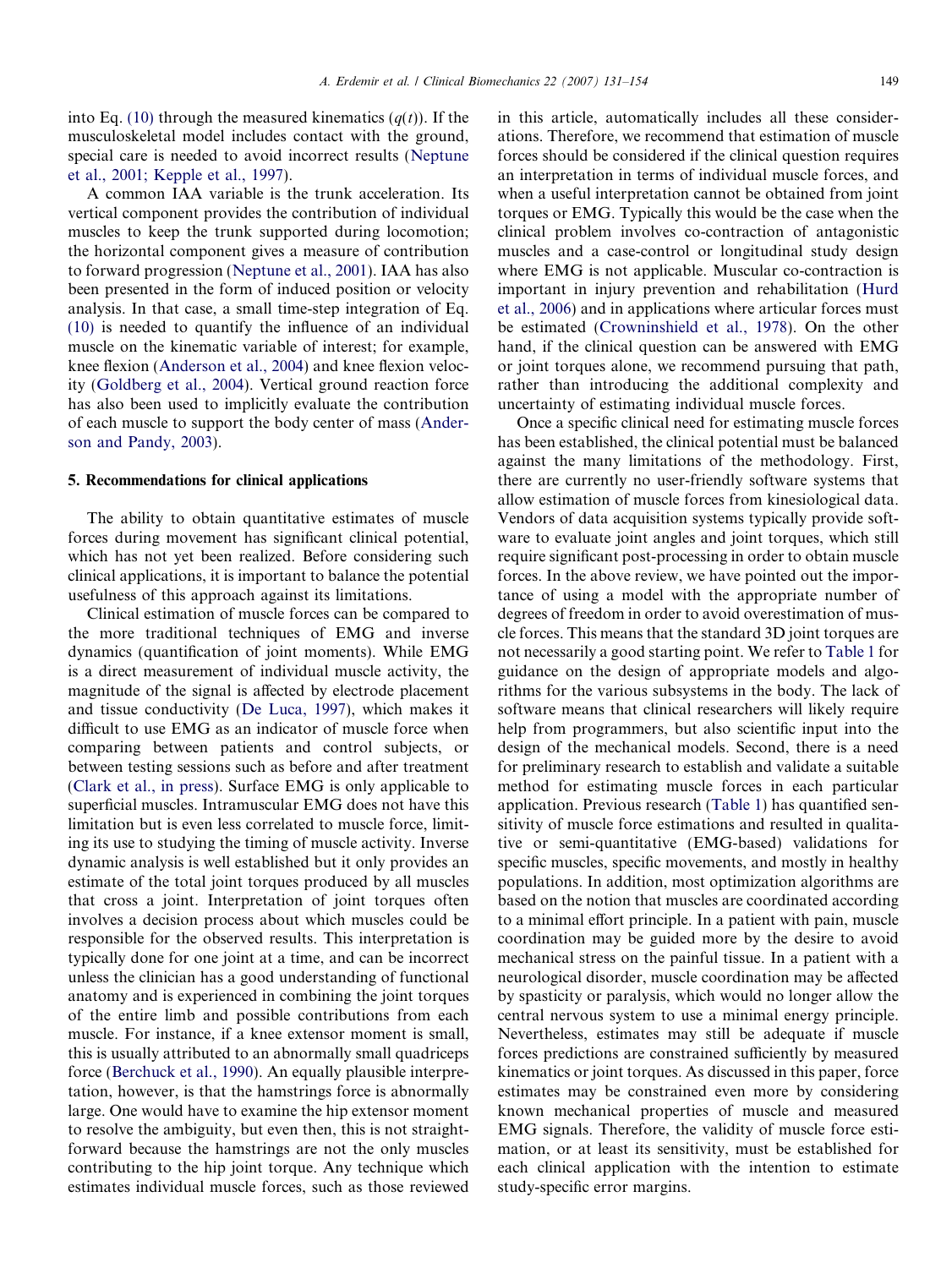## <span id="page-19-0"></span>6. Recommendations for research

This review of literature points towards opportunities for research in three areas: clinical, computational, and experimental.

Clinical research is necessary in order to develop and encourage important applications. This includes development of clinical protocols and their validation, as discussed in the previous section. Once such protocols are established, it would also be important to perform clinical studies aimed at demonstrating that such analyses may lead to improved clinical decision making and ultimately, a better health outcome or lower cost of treatment. Without such research, cost reimbursements for eventual clinical applications will remain problematic.

Development of user-friendly computational tools is important to support clinical applications. These tools might combine existing algorithms and musculoskeletal models (e.g. [Table 1](#page-5-0)) and make them accessible to a broader group of users. Several commercial initiatives are currently being undertaken, such as by Musculographics, Inc. (Chicago, IL), the Anybody Group (Aalborg, Denmark), and Biomechanics Research Group, Inc. (San Clemente, CA) but their use is still limited to research. Clinical applications have not been reported, possibly because the software is still difficult to use and lacks scientific validation.

Research on new algorithms is also warranted, especially in optimal control methods to predict movements from optimization principles without use of measurements. This type of application is important for surgical planning (e.g. tendon transfers) and in prosthetic design. If movement can be predicted, there is an opportunity for a true computer-aided design of the human–machine system. Current movement prediction algorithms are extremely computer-intensive (Anderson and Pandy, 2001a,b) which necessitates parallel computing ([Neptune, 1999; Anderson](#page-21-0) [et al., 1995; van Soest and Casius, 2003; Koh et al.,](#page-21-0) [2004\)](#page-21-0). A promising approach lies in collocation methods [\(Kaplan and Heegaard, 2001](#page-21-0)), which may solve the movement prediction problem on standard desktop hardware. Computationally effective tools are also evolving for data tracking which combines static optimization with a single forward dynamic simulation [\(Yamaguchi et al., 1995; The](#page-22-0)[len et al., 2003; Thelen and Anderson, 2006\)](#page-22-0). In a mature state, these tools should allow for integration of kinematics, external forces, and EMG to improve the reliability of muscle force estimations.

A third area of computational research is in musculoskeletal modeling. It is not known to which extent it is important to obtain patient-specific model parameters, such as muscle moment arms, skeletal anatomy, and mass properties. Subject-specific models may be especially important in clinical populations with bone deformities or altered muscle properties (Arnold et al., 2000, 2001).

Experimental studies are needed to further establish the validity of muscle force estimations by comparison to

direct measurements or EMG. Direct measurements are currently only possible by transducers that are implanted and difficult to calibrate ([Ravary et al., 2004](#page-22-0); [Fleming](#page-20-0) [and Beynnon, 2004](#page-20-0)). A less invasive technique based on ultrasound is a promising alternative [\(Pourcelot et al.,](#page-22-0) [2005\)](#page-22-0). With appropriate statistical techniques, such as correlation, uncalibrated transducers and semi-quantitative measurements (e.g. EMG) can be effectively used for validation of model-based muscle force estimates [\(De Zee](#page-20-0) [et al., in press\)](#page-20-0). There is especially a need for validation in clinical populations in which the minimal effort assumptions may not be valid. On a more fundamental level, such research may be done in animal models.

## References

- Amarantini, D., Martin, L., 2004. A method to combine numerical optimization and EMG data for the estimation of joint moments under dynamic conditions. J. Biomech. 37, 1393–1404.
- An, K.N., Kwak, B.M., Chao, E.Y., Morrey, B.F., 1984a. Determination of muscle and joint forces: a new technique to solve the indeterminate problem. J. Biomech. Eng. 106, 364–367.
- An, K.N., Takashi, K., Harrigan, T.P., Chao, E.Y., 1984b. Determination of muscle orientations and moment arms. J. Biomech. Eng. 106, 280– 282.
- Anderson, F.C., Goldberg, S.R., Pandy, M.G., Delp, S.L., 2004. Contributions of muscle forces and toe-off kinematics to peak knee flexion during the swing phase of normal gait: an induced position analysis. J. Biomech. 37, 731–737.
- Anderson, F.C., Pandy, M.G., 1999. A dynamic optimization solution for vertical jumping in three dimensions. Comput. Methods Biomech. Biomed. Eng. 2, 201–231.
- Anderson, F.C., Pandy, M.G., 2001a. Static and dynamic optimization solutions for gait are practically equivalent. J. Biomech. 34, 153–161.
- Anderson, F.C., Pandy, M.G., 2001b. Dynamic optimization of human walking. J. Biomech. Eng. 123, 381–390.
- Anderson, F.C., Pandy, M.G., 2003. Individual muscle contributions to support in normal walking. Gait Posture 17, 159–169.
- Anderson, F.C., Ziegler, J.M., Pandy, M.G., Whalen, R.T., 1995. Application of high-performance computing to numerical simulation of human movement. J. Biomech. Eng. 117, 155–157.
- Arnold, A.S., Asakawa, D.J., Delp, S.L., 2000. Do the hamstrings and adductors contribute to excessive internal rotation of the hip in persons with cerebral palsy? Gait Posture 11, 181–190.
- Arnold, A.S., Blemker, S.S., Delp, S.L., 2001. Evaluation of a deformable musculoskeletal model for estimating muscle-tendon lengths during crouch gait. Annals Biomed. Eng. 29, 263–274.
- Audu, M.L., Davy, D.T., 1985. The influence of muscle model complexity in musculoskeletal motion modeling. J. Biomech. Eng. 107, 147–157.
- Bean, J.C., Chaffin, D.B., Schultz, A.B., 1988. Biomechanical model calculation of muscle contraction forces: a double linear programming method. J. Biomech. 21, 59–66.
- Berchuck, M., Andriacchi, T.P., Bach, B.R., Reider, B., 1990. Gait adaptations by patients who have a deficient anterior cruciate ligament. J. Bone Joint Surg. Am. 72, 871–877.
- Binding, P., Jinha, A., Herzog, W., 2000. Analytic analysis of the force sharing among synergistic muscles in one- and two-degree-of-freedom models. J. Biomech. 33, 1423–1432.
- Bobbert, M.F., 2001. Dependence of human squat jump performance on the series elastic compliance of the triceps surae: a simulation study. J. Exp. Biol. 204, 533–542.
- Brand, R.A., Pedersen, D.R., Davy, D.T., Kotzar, G.M., Heiple, K.G., Goldberg, V.M., 1994. Comparison of hip force calculations and measurements in the same patient. J. Arthroplast. 9, 45–51.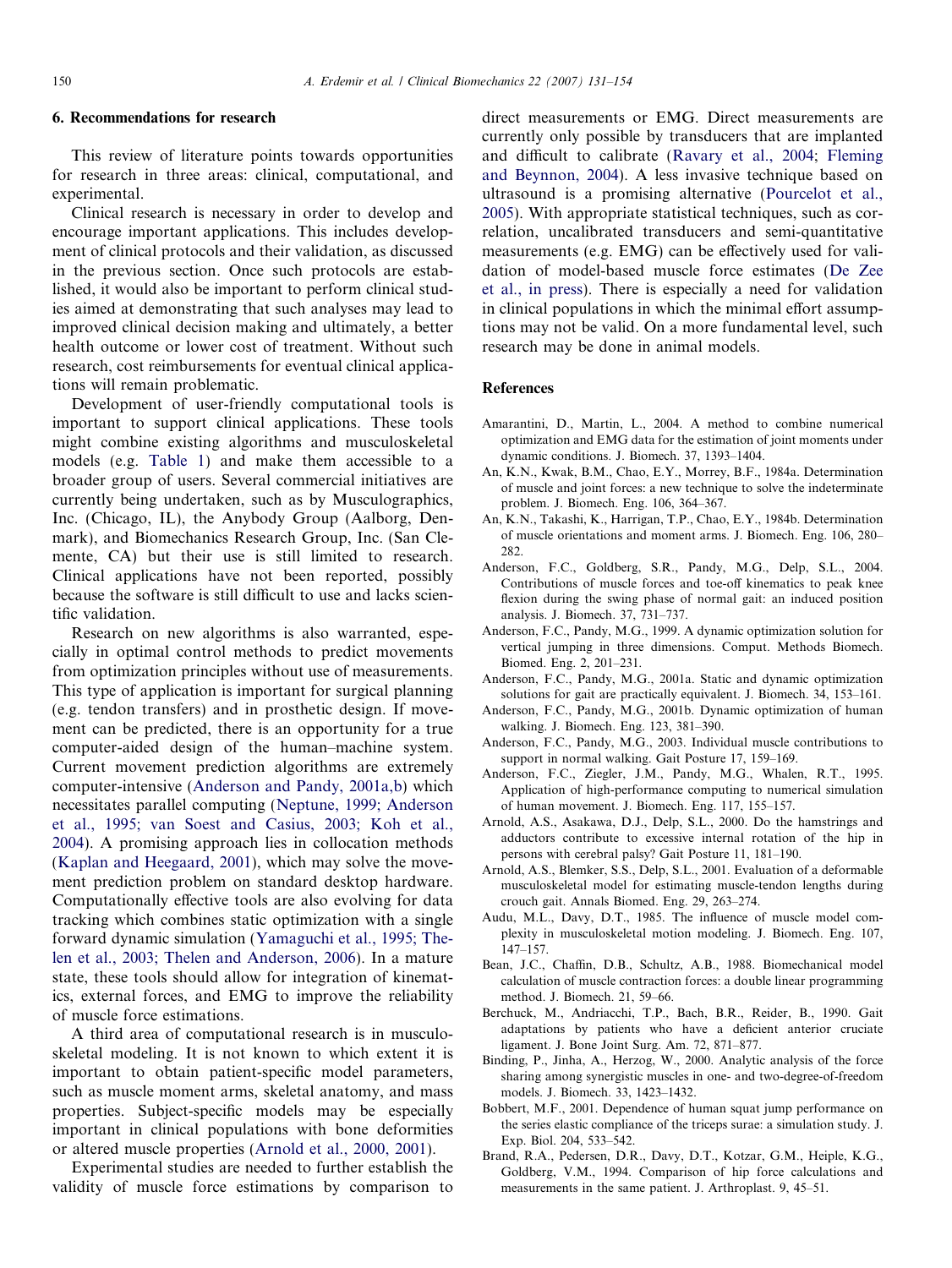- <span id="page-20-0"></span>Brand, R.A., Pedersen, D.R., Friederich, J.A., 1986. The sensitivity of muscle force predictions to changes in physiologic cross-sectional area. J. Biomech. 19, 589–596.
- Brook, N., Mizrahi, J., Shoham, M., Dayan, J., 1995. A biomechanical model of index finger dynamics. Med. Eng. Phys. 17, 54–63.
- Brown, S.H., Potvin, J.R., 2005. Constraining spine stability levels in an optimization model leads to the prediction of trunk muscle cocontraction and improved spine compression force estimates. J. Biomech. 38, 745–754.
- Buchanan, T.S., Moniz, M.J., Dewald, J.P., Zev Rymer, W., 1993. Estimation of muscle forces about the wrist joint during isometric tasks using an EMG coefficient method. J. Biomech. 26, 547–560.
- Buchanan, T.S., Shreeve, D.A., 1996. An evaluation of optimization techniques for the prediction of muscle activation patterns during isometric tasks. J. Biomech. Eng. 118, 565–574.
- Burdett, R.G., 1982. Forces predicted at the ankle during running. Med. Sci. Sports Exerc. 14, 308–316.
- Challis, J.H., 1997. Producing physiologically realistic individual muscle force estimations by imposing constraints when using optimization techniques. Med. Eng. Phys. 19, 253–261.
- Challis, J.H., Kerwin, D.G., 1993. An analytical examination of muscle force estimations using optimization techniques. Proc. Inst. Mech. Eng. 207, 139–148.
- Cheng, C.K., Chen, H.H., Chen, C.S., Lee, S.J., 1998. Influences of walking speed change on the lumbosacral joint force distribution. Biomed. Mater. Eng. 8, 155–165.
- Cholewicki, J., McGill, S.M., 1994. EMG assisted optimization: a hybrid approach for estimating muscle forces in an indeterminate biomechanical model. J. Biomech. 27, 1287–1289.
- Cholewicki, J., McGill, S.M., 1996. Mechanical stability of the in vivo lumbar spine: implications for injury and chronic low back pain. Clin. Biomech. 11, 1–15.
- Cholewicki, J., McGill, S.M., Norman, R.W., 1995. Comparison of muscle forces and joint load from an optimization and EMG assisted lumbar spine model: towards development of a hybrid approach. J. Biomech. 28, 321–331.
- Clark, B.C., Cook, S.B., Ploutz-Snyder, L.L., 2006. Reliability of techniques to assess human neuromuscular function in vivo. J. Electromyogr. Kinesiol., in press.
- Collins, J.J., 1995. The redundant nature of locomotor optimization laws. J. Biomech. 28, 251–267.
- Cromwell, R., Schultz, A.B., Beck, R., Warwick, D., 1989. Loads on the lumbar trunk during level walking. J. Orthop. Res. 7, 371–377.
- Crowninshield, R.D., Brand, R.A., 1981. A physiologically based criterion of muscle force prediction in locomotion. J. Biomech. 14, 793–801.
- Crowninshield, R.D., Johnston, R.C., Andrews, J.G., Brand, R.A., 1978. A biomechanical investigation of the human hip. J. Biomech. 11, 75– 85.
- Davids, J.R., Ounpuu, S., DeLuca, P.A., Davis III, R.B., 2004. Optimization of walking ability of children with cerebral palsy. AAOS Instruct. Course Lect. 53, 511–522.
- Davy, D.T., Audu, M.L., 1987. A dynamic optimization technique for predicting muscle forces in the swing phase of gait. J. Biomech. 20, 187–201.
- De Luca, C.J., 1997. The use of electromyography in biomechanics. J. Appl. Biomech. 13, 135–163.
- De Zee, M., Dalstra, M., Cattaneo, P.M., Rasmussen, J., Svensson, P., Melsen, B., 2006. Validation of a musculo-skeletal model of the mandible and its application to mandibular distraction osteogenesis. J. Biomech., in press.
- Delp, S.L., Loan, J.P., 1995. A graphics-based software system to develop and analyze models of musculoskeletal structures. Comput. Biol. Med. 25, 21–34.
- Dennerlein, J.T., 2005. Finger flexor tendon forces are a complex function of finger joint motions and fingertip forces. J. Hand Ther. 18, 120–127.
- Dennerlein, J.T., Diao, E., Mote Jr., C.D., Rempel, D.M., 1998. Tensions of the flexor digitorum superficialis are higher than a current model predicts. J. Biomech. 31, 295–301.
- Dennerlein, J.T., Diao, E., Mote Jr., C.D., Rempel, D.M., 1999. In vivo finger flexor tendon force while tapping on a keyswitch. J. Orthop. Res. 17, 178–184.
- Dul, J., Townsend, M.A., Shiavi, R., Johnson, G.E., 1984. Muscular synergism—I. On criteria for load sharing between synergistic muscles. J. Biomech. 17, 663–673.
- Erdemir, A., Piazza, S.J., 2004. Changes in foot loading following plantar fasciotomy: a computer modeling study. J. Biomech. Eng. 126, 237– 243.
- Ezquerro, F., Simon, A., Prado, M., Perez, A., 2004. Combination of finite element modeling and optimization for the study of lumbar spine biomechanics considering the 3D thorax-pelvis orientation. Med. Eng. Phys. 26, 11–22.
- Finni, T., Komi, P.V., Lukkariniemi, J., 1998. Achilles tendon loading during walking: application of a novel optic fiber technique. Eur. J. Appl. Physiol. Occup. Physiol. 77, 289–291.
- Fleming, B.C., Beynnon, B.D., 2004. In vivo measurement of ligament/ tendon strains and forces: a review. Ann. Biomed. Eng. 32, 318–328.
- Forster, E., Simon, U., Augat, P., Claes, L., 2004. Extension of a state-ofthe-art optimization criterion to predict co-contraction. J. Biomech. 37, 577–581.
- Gagnon, D., Lariviere, C., Loisel, P., 2001. Comparative ability of EMG, optimization, and hybrid modelling approaches to predict trunk muscle forces and lumbar spine loading during dynamic sagittal plane lifting. Clin. Biomech. 16, 359–372.
- Gerritsen, K.G., Nachbauer, W., van den Bogert, A.J., 1996. Computer simulation of landing movement in downhill skiing: anterior cruciate ligament injuries. J. Biomech. 29, 845–854.
- Glitsch, U., Baumann, W., 1997. The three-dimensional determination of internal loads in the lower extremity. J. Biomech. 30, 1123–1131.
- Goel, V.K., Kong, W., Han, J.S., Weinstein, J.N., Gilbertson, L.G., 1993. A combined finite element and optimization investigation of lumbar spine mechanics with and without muscles. Spine 18, 1531–1541.
- Goldberg, S.R., Anderson, F.C., Pandy, M.G., Delp, S.L., 2004. Muscles that influence knee flexion velocity in double support: implications for stiff-knee gait. J. Biomech. 37, 1189–1196.
- Gonzalez, R.V., Abraham, L.D., Barr, R.E., Buchanan, T.S., 1999. Muscle activity in rapid multi-degree-of-freedom elbow movements: solutions from a musculoskeletal model. Biol. Cybernet. 80, 357–367.
- Gonzalez, R.V., Hutchins, E.L., Barr, R.E., Abraham, L.D., 1996. Development and evaluation of a musculoskeletal model of the elbow joint complex. J. Biomech. Eng. 118, 32–40.
- Granata, K.P., Marras, W.S., 1995. An EMG-assisted model of trunk loading during free-dynamic lifting. J. Biomech. 28, 1309–1317.
- Happee, R., 1994. Inverse dynamic optimization including muscular dynamics, a new simulation method applied to goal directed movements. J. Biomech. 27, 953–960.
- Happee, R., van der Helm, F.C., 1995. The control of shoulder muscles during goal directed movements, an inverse dynamic analysis. J. Biomech. 28, 1179–1191.
- Herzog, W., 1992. Sensitivity of muscle force estimations to changes in muscle input parameters using nonlinear optimization approaches. J. Biomech. Eng. 114, 267–268.
- Herzog, W., Binding, P., 1992. Predictions of antagonistic muscular activity using nonlinear optimization. Math. Biosci. 111, 217–229.
- Herzog, W., Binding, P., 1993. Cocontraction of pairs of antagonistic muscles: analytical solution for planar static nonlinear optimization approaches. Math. Biosci. 118, 83–95.
- Herzog, W., Leonard, T.R., 1991. Validation of optimization models that estimate the forces exerted by synergistic muscles. J. Biomech. 24 (Suppl 1), 31–39.
- Hoek van Dijke, G.A., Snijders, C.J., Stoeckart, R., Stam, H.J., 1999. A biomechanical model on muscle forces in the transfer of spinal load to the pelvis and legs. J. Biomech. 32, 927–933.
- Hof, A.L., van den Berg, J., 1981. EMG to force processing I: An electrical analogue of the hill muscle model. J. Biomech. 14, 747–758.
- Hughes, R.E., 2000. Effect of optimization criterion on spinal force estimates during asymmetric lifting. J. Biomech. 33, 225–229.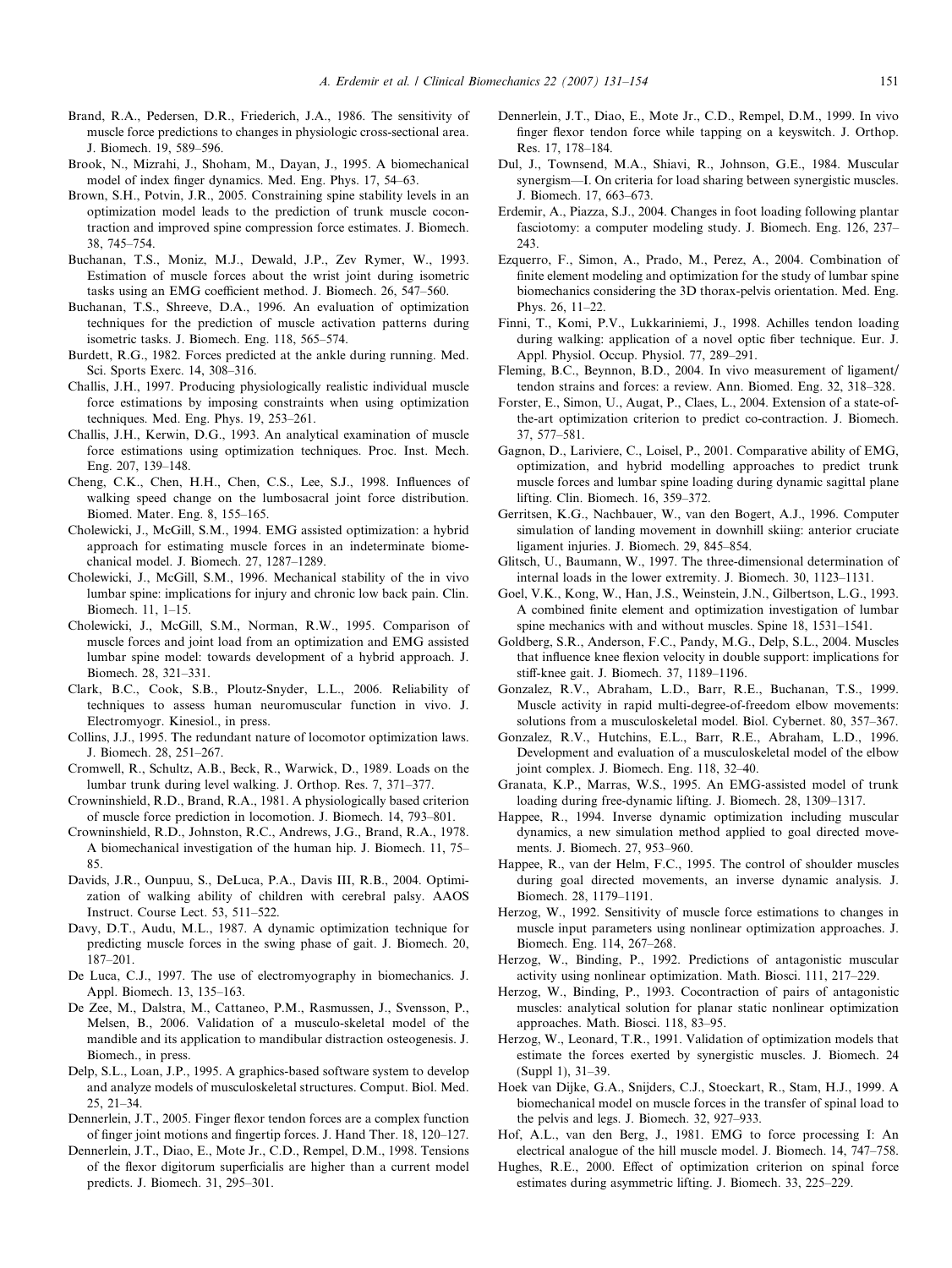- <span id="page-21-0"></span>Hughes, R.E., Bean, J.C., Chaffin, D.B., 1995. Evaluating the effect of cocontraction in optimization models. J. Biomech. 28, 875–878.
- Hughes, R.E., Chaffin, D.B., 1995. The effect of strict muscle stress limits on abdominal muscle force predictions for combined torsion and extension loadings. J. Biomech. 28, 527–533.
- Hughes, R.E., Chaffin, D.B., Lavender, S.A., Andersson, G.B., 1994. Evaluation of muscle force prediction models of the lumbar trunk using surface electromyography. J. Orthop. Res. 12, 689–698.
- Hughes, R.E., Rock, M.G., An, K.N., 1999. Identification of optimal strategies for increasing whole arm strength using Karush–Kuhn– Tucker multipliers. Clin. Biomech. 14, 628–634.
- Hurd, W.J., Chmielewski, T.L., Snyder-Mackler, L., 2006. Perturbationenhanced neuromuscular training alters muscle activity in female athletes. Knee Surg. Sports Traumatol. Arthrosc. 14, 60–69.
- Kaplan, M.L., Heegaard, J.H., 2001. Predictive algorithms for neuromuscular control of human locomotion. J. Biomech. 34, 1077–1083.
- Karlsson, D., Peterson, B., 1992. Towards a model for force predictions in the human shoulder. J. Biomech. 25, 189–199.
- Kashima, T., Isurugi, Y., Shima, M., 2000. Analysis of a muscular control system in human movements. Biol. Cybernet. 82, 123–131.
- Kepple, T., Siegel, K., Stanhope, S., 1997. The use of two foot–floor models to examine the role of the ankle plantar flexors in the forward acceleration of normal gait. Gait Posture 5, 172–173.
- Koh, B.I., Reinbolt, J.A., Fregly, B.J., George, A.D., 2004. Evaluation of parallel decomposition methods for biomechanical optimizations. Comput. Methods Biomech. Biomed. Eng. 7, 215–225.
- Komi, P.V., Fukashiro, S., Jarvinen, M., 1992. Biomechanical loading of achilles tendon during normal locomotion. Clin. Sports Med. 11, 521– 531.
- Kong, W.Z., Goel, V.K., Gilbertson, L.G., 1998. Prediction of biomechanical parameters in the lumbar spine during static sagittal plane lifting. J. Biomech. Eng. 120, 273–280.
- Koo, T.K., Mak, A.F., 2005. Feasibility of using EMG driven neuromusculoskeletal model for prediction of dynamic movement of the elbow. J. Electromyogr. Kinesiol. 15, 12–26.
- Koolstra, J.H., van Eijden, T.M., 1997. Dynamics of the human masticatory muscles during a jaw open–close movement. J. Biomech. 30, 883–889.
- Koolstra, J.H., van Eijden, T.M., 2001. A method to predict muscle control in the kinematically and mechanically indeterminate human masticatory system. J. Biomech. 34, 1179–1188.
- Koolstra, J.H., van Eijden, T.M., 2005. Combined finite-element and rigidbody analysis of human jaw joint dynamics. J. Biomech. 38, 2431–2439.
- Koolstra, J.H., van Eijden, T.M., Weijs, W.A., Naeije, M., 1988. A threedimensional mathematical model of the human masticatory system predicting maximum possible bite forces. J. Biomech. 21, 563–576.
- Kuo, A.D., 1998. A least-squares estimation approach to improving the precision of inverse dynamics computations. J. Biomech. Eng. 120, 148–159.
- Landjerit, B., Maton, B., Peres, G., 1988. In vivo muscular force analysis during the isometric flexion on a monkey's elbow. J. Biomech. 21, 577– 584.
- Langenbach, G.E., Hannam, A.G., 1999. The role of passive muscle tensions in a three-dimensional dynamic model of the human jaw. Arch. Oral Biol. 44, 557–573.
- Langenderfer, J., LaScalza, S., Mell, A., Carpenter, J.E., Kuhn, J.E., Hughes, R.E., 2005. An EMG-driven model of the upper extremity and estimation of long head biceps force. Comput. Biol. Med. 35, 25–39.
- Li, G., Kaufman, K.R., Chao, E.Y., Rubash, H.E., 1999. Prediction of antagonistic muscle forces using inverse dynamic optimization during flexion/extension of the knee. J. Biomech. Eng. 121, 316–322.
- Lin, H.T., Su, F.C., Wu, H.W., An, K.N., 2004. Muscle forces analysis in the shoulder mechanism during wheelchair propulsion. Proc. Inst. Mech. Eng. 218, 213–221.
- Lloyd, D.G., Besier, T.F., 2003. An EMG-driven musculoskeletal model to estimate muscle forces and knee joint moments in vivo. J. Biomech. 36, 765–776.
- Manal, K., Buchanan, T.S., 2003. A one-parameter neural activation to muscle activation model: estimating isometric joint moments from electromyograms. J. Biomech. 36, 1197–1202.
- Manal, K., Gonzalez, R.V., Lloyd, D.G., Buchanan, T.S., 2002. A realtime EMG-driven virtual arm. Comput. Biol. Med. 32, 25–36.
- Marras, W.S., Granta, K.P., Davis, K.G., 1999. Variability in spine loading model performance. Clin. Biomech. 14, 505–514.
- McLean, S.G., Huang, X., Su, A., van den Bogert, A.J., 2004. Sagittal plane biomechanics cannot injure the ACL during sidestep cutting. Clin. Biomech. 19, 828–838.
- McLean, S.G., Su, A., van den Bogert, A.J., 2003. Development and validation of a 3-D model to predict knee joint loading during dynamic movement. J. Biomech. Eng. 125, 864–874.
- Menegaldo, L.L., Fleury Ade, T., Weber, H.I., 2003. Biomechanical modeling and optimal control of human posture. J. Biomech. 36, 1701–1712.
- Moroney, S.P., Schultz, A.B., Miller, J.A., 1988. Analysis and measurement of neck loads. J. Orthop. Res. 6, 713–720.
- Nagano, A., Komura, T., Fukashiro, S., Himeno, R., 2005. Force, work and power output of lower limb muscles during human maximal-effort countermovement jumping. J. Electromyogr. Kinesiol. 15, 367–376.
- Neptune, R.R., 1999. Optimization algorithm performance in determining optimal controls in human movement analyses. J. Biomech. Eng. 121, 249–252.
- Neptune, R.R., Hull, M.L., 1998. Evaluation of performance criteria for simulation of submaximal steady-state cycling using a forward dynamic model. J. Biomech. Eng. 120, 334–341.
- Neptune, R.R., Hull, M.L., 1999. A theoretical analysis of preferred pedaling rate selection in endurance cycling. J. Biomech. 32, 409–415.
- Neptune, R.R., Kautz, S.A., Zajac, F.E., 2001. Contributions of the individual ankle plantar flexors to support, forward progression and swing initiation during walking. J. Biomech. 34, 1387–1398.
- Neptune, R.R., Wright, I.C., van den Bogert, A.J., 2000. A method for numerical simulation of single limb impact events: application to heel– toe running. Comput. Methods Biomech. Biomed. Eng. 3, 321–334.
- Niemi, J., Nieminen, H., Takala, E.P., Viikari-Juntura, E., 1996. A static shoulder model based on a time-dependent criterion for load sharing between synergistic muscles. J. Biomech. 29, 451–460.
- Nieminen, H., Niemi, J., Takala, E.P., Viikari-Juntura, E., 1995a. Loadsharing patterns in the shoulder during isometric flexion tasks. J. Biomech. 28, 555–566.
- Nieminen, H., Takala, E.P., Niemi, J., Viikari-Juntura, E., 1995b. Muscular synergy in the shoulder during a fatiguing static contraction. Clin. Biomech. 10, 309–317.
- Nussbaum, M.A., Chaffin, D.B., 1997. Pattern classification reveals intersubject group differences in lumbar muscle recruitment during static loading. Clin. Biomech. 12, 97–106.
- Nussbaum, M.A., Chaffin, D.B., 1998. Lumbar muscle force estimation using a subject-invariant 5-parameter EMG-based model. J. Biomech. 31, 667–672.
- Nussbaum, M.A., Chaffin, D.B., Rechtien, C.J., 1995. Muscle lines-ofaction affect predicted forces in optimization-based spine muscle modeling. J. Biomech. 28, 401–409.
- Ohta, K., Svinin, M.M., Luo, Z., Hosoe, S., Laboissiere, R., 2004. Optimal trajectory formation of constrained human arm reaching movements. Biol. Cybernet. 91, 23–36.
- Osborn, J.W., Baragar, F.A., 1985. Predicted pattern of human muscle activity during clenching derived from a computer assisted model: symmetric vertical bite forces. J. Biomech. 18, 599–612.
- Otten, E., 2003. Inverse and forward dynamics: models of multi-body systems. Philos. Trans. Roy. Soc. Lond. – Ser. B: Biol. Sci. 358, 1493– 1500.
- Pandy, M.G., 2001. Computer modeling and simulation of human movement. Annu. Rev. Biomed. Eng. 3, 245–273.
- Pandy, M.G., Anderson, F.C., Hull, D.G., 1992. A parameter optimization approach for the optimal control of large-scale musculoskeletal systems. J. Biomech. Eng. 114, 450–460.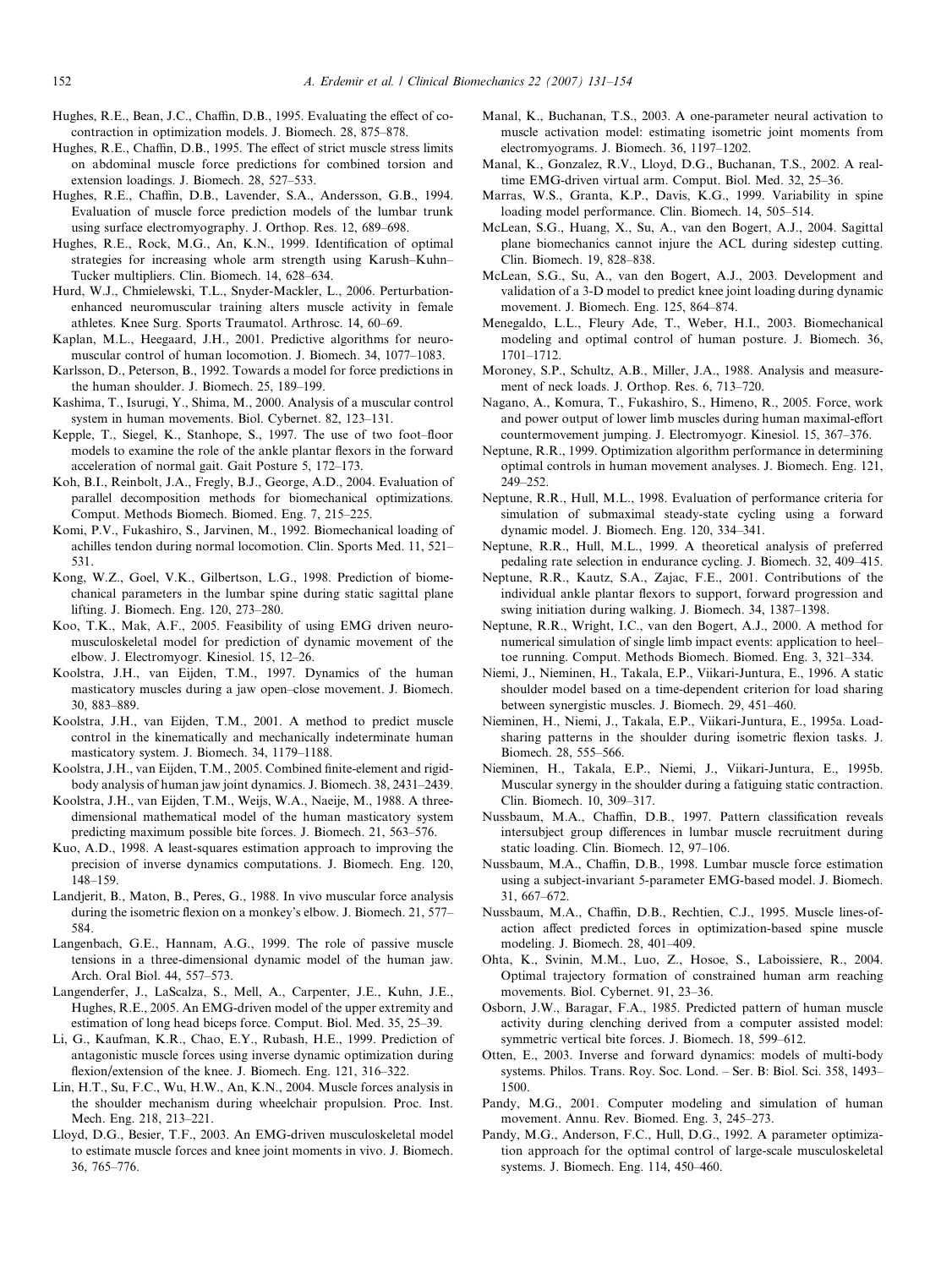- <span id="page-22-0"></span>Pandy, M.G., Garner, B.A., Anderson, F.C., 1995. Optimal control of non-ballistic muscular movements: a constraint-based performance criterion for rising from a chair. J. Biomech. Eng. 117, 15–26.
- Pandy, M.G., Zajac, F.E., 1991. Optimal muscular coordination strategies for jumping. J. Biomech. 24, 1–10.
- Pandy, M.G., Zajac, F.E., Sim, E., Levine, W.S., 1990. An optimal control model for maximum-height human jumping. J. Biomech. 23, 1185– 1198.
- Patriarco, A.G., Mann, R.W., Simon, S.R., Mansour, J.M., 1981. An evaluation of the approaches of optimization models in the prediction of muscle forces during human gait. J. Biomech. 14, 513–525.
- Pedersen, D.R., Brand, R.A., Cheng, C., Arora, J.S., 1987. Direct comparison of muscle force predictions using linear and nonlinear programming. J. Biomech. Eng. 109, 192–199.
- Pedersen, D.R., Brand, R.A., Davy, D.T., 1997. Pelvic muscle and acetabular contact forces during gait. J. Biomech. 30, 959–965.
- Penrod, D.D., Davy, D.T., Singh, D.P., 1974. An optimization approach to tendon force analysis. J. Biomech. 7, 123–129.
- Piazza, S.J., Delp, S.L., 1996. The influence of muscles on knee flexion during the swing phase of gait. J. Biomech. 29, 723–733.
- Piazza, S.J., Delp, S.L., 2001. Three-dimensional dynamic simulation of total knee replacement motion during a step-up task. J. Biomech. Eng. 123, 599–606.
- Pierce, J.E., Li, G., 2005. Muscle forces predicted using optimization methods are coordinate system dependent. J. Biomech. 38, 695–702.
- Pierrynowski, M.R., Morrison, J.B., 1985. Estimating the muscle forces generated in the human lower extremity when walking: a physiological solution. Math. Biosci. 75, 43–68.
- Pourcelot, P., Defontaine, M., Ravary, B., Lematre, M., Crevier-Denoix, N., 2005. A non-invasive method of tendon force measurement. J. Biomech. 38, 2124–2129.
- Raasch, C.C., Zajac, F.E., Ma, B., Levine, W.S., 1997. Muscle coordination of maximum-speed pedaling. J. Biomech. 30, 595–602.
- Raikova, R., 1992. A general approach for modelling and mathematical investigation of the human upper limb. J. Biomech. 25, 857–867.
- Raikova, R., 1996. A model of the flexion–extension motion in the elbow joint some problems concerning muscle forces modelling and computation. J. Biomech. 29, 763–772.
- Raikova, R., Aladjov, H., 2003. The influence of the way the muscle force is modeled on the predicted results obtained by solving indeterminate problems for a fast elbow flexion. Comput. Methods Biomech. Biomed. Eng. 6, 181–196.
- Raikova, R.T., Gabriel, D.A., Aladjov, H.T.S., 2005. Experimental and modelling investigation of learning a fast elbow flexion in the horizontal plane. J. Biomech. 38, 2070–2077.
- Raikova, R.T., Prilutsky, B.I., 2001. Sensitivity of predicted muscle forces to parameters of the optimization-based human leg model revealed by analytical and numerical analyses. J. Biomech. 34, 1243–1255.
- Raschke, U., Chaffin, D.B., 1996. Support for a linear length-tension relation of the torso extensor muscles: an investigation of the length and velocity EMG–force relationships. J. Biomech. 29, 1597– 1604.
- Ravary, B., Pourcelot, P., Bortolussi, C., Konieczka, S., Crevier-Denoix, N., 2004. Strain and force transducers used in human and veterinary tendon and ligament biomechanical studies. Clin. Biomech. 19, 433–447.
- Rohrle, H., Scholten, R., Sigolotto, C., Sollbach, W., Kellner, H., 1984. Joint forces in the human pelvis–leg skeleton during walking. J. Biomech. 17, 409–424.
- Schouten, A.C., de Vlugt, E., van der Helm, F.C., Brouwn, G.G., 2001. Optimal posture control of a musculo-skeletal arm model. Biol. Cybernet. 84, 143–152.
- Schuind, F., Garcia-Elias, M., Cooney 3rd, W.P., An, K.N., 1992. Flexor tendon forces: in vivo measurements. J. Hand. Surg. 17, 291– 298.
- Schultz, A., Cromwell, R., Warwick, D., Andersson, G., 1987. Lumbar trunk muscle use in standing isometric heavy exertions. J. Orthop. Res. 5, 320–329.
- Schultz, A., Haderspeck, K., Warwick, D., Portillo, D., 1983. Use of lumbar trunk muscles in isometric performance of mechanically complex standing tasks. J. Orthop. Res. 1, 77–91.
- Seireg, A., Arvikar, R.J., 1975. The prediction of muscular load sharing and joint forces in the lower extremities during walking. J. Biomech. 8, 89–102.
- Shirazi-Adl, A., El-Rich, M., Pop, D.G., Parnianpour, M., 2005. Spinal muscle forces, internal loads and stability in standing under various postures and loads–application of kinematics-based algorithm. Eur. Spine J. 14, 381–392.
- Shirazi-Adl, A., Sadouk, S., Parnianpour, M., Pop, D., El-Rich, M., 2002. Muscle force evaluation and the role of posture in human lumbar spine under compression. Eur. Spine J. 11, 519–526.
- Soechting, J.F., Flanders, M., 1997. Evaluating an integrated musculoskeletal model of the human arm. J. Biomech. Eng. 119, 93– 102.
- Spagele, T., Kistner, A., Gollhofer, A., 1999. A multi-phase optimal control technique for the simulation of a human vertical jump. J. Biomech. 32, 87–91.
- Stokes, I.A., Gardner-Morse, M., 2004. Muscle activation strategies and symmetry of spinal loading in the lumbar spine with scoliosis. Spine 29, 2103–2107.
- Thelen, D.G., Anderson, F.C., Delp, S.L., 2003. Generating dynamic simulations of movement using computed muscle control. J. Biomech. 36, 321–328.
- Thelen, D.G., Anderson, F.C., 2006. Using computed muscle control to generate forward dynamic simulations of human walking from experimental data. J. Biomech. 39, 1107–1115.
- Thelen, D.G., Schultz, A.B., Fassois, S.D., Ashton-Miller, J.A., 1994. Identification of dynamic myoelectric signal-to-force models during isometric lumbar muscle contractions. J. Biomech. 27, 907– 919.
- Trainor, P.G., McLachlan, K.R., McCall, W.D., 1995. Modelling of forces in the human masticatory system with optimization of the angulations of the joint loads. J. Biomech. 28, 829–843.
- Tsirakos, D., Baltzopoulos, V., Bartlett, R., 1997. Inverse optimization: functional and physiological considerations related to the forcesharing problem. Crit. Rev. Biomed. Eng. 25, 371–407.
- van den Bogert, A.J., 1994. Analysis and simulation of mechanical loads on the human musculoskeletal system: a methodological overview. Exerc. Sport Sci. Rev. 22, 23–51.
- van der Helm, F.C., 1994. A finite element musculoskeletal model of the shoulder mechanism. J. Biomech. 27, 551–569.
- van Dieen, J.H., Kingma, I., van der Bug, P., 2003. Evidence for a role of antagonistic cocontraction in controlling trunk stiffness during lifting. J. Biomech. 36, 1829–1836.
- van Drongelen, S., van der Woude, L.H., Janssen, T.W., Angenot, E.L., Chadwick, E.K., Veeger, D.H., 2005. Glenohumeral contact forces and muscle forces evaluated in wheelchair-related activities of daily living in able-bodied subjects versus subjects with paraplegia and tetraplegia. Arch. Phys. Med. Rehabil. 86, 1434–1440.
- van Soest, A.J., Casius, L.J., 2003. The merits of a parallel genetic algorithm in solving hard optimization problems. J. Biomech. Eng. 125, 141–146.
- Vaughan, C.L., Davis, B.L., O'connor, J.C., 1992. Dynamics of human gait. Human Kinetics Publishers, Champaign, IL.
- Wang, L., Buchanan, T.S., 2002. Prediction of joint moments using a neural network model of muscle activations from EMG signals. IEEE Trans. Neural. Syst. Rehabil. Eng. 10, 30–37.
- Winter, D.A., 2005. Biomechanics and Motor Control of Human Movement. John Wiley and Sons, New York, NY.
- Yamaguchi, G.T., Moran, D.W., Si, J., 1995. A computationally efficient method for solving the redundant problem in biomechanics. J. Biomech. 28, 999–1005.
- Yamaguchi, G.T., Zajac, F.E., 1990. Restoring unassisted natural gait to paraplegics via functional neuromuscular stimulation: a computer simulation study. IEEE Trans. Biomed. Eng. 37, 886–902.